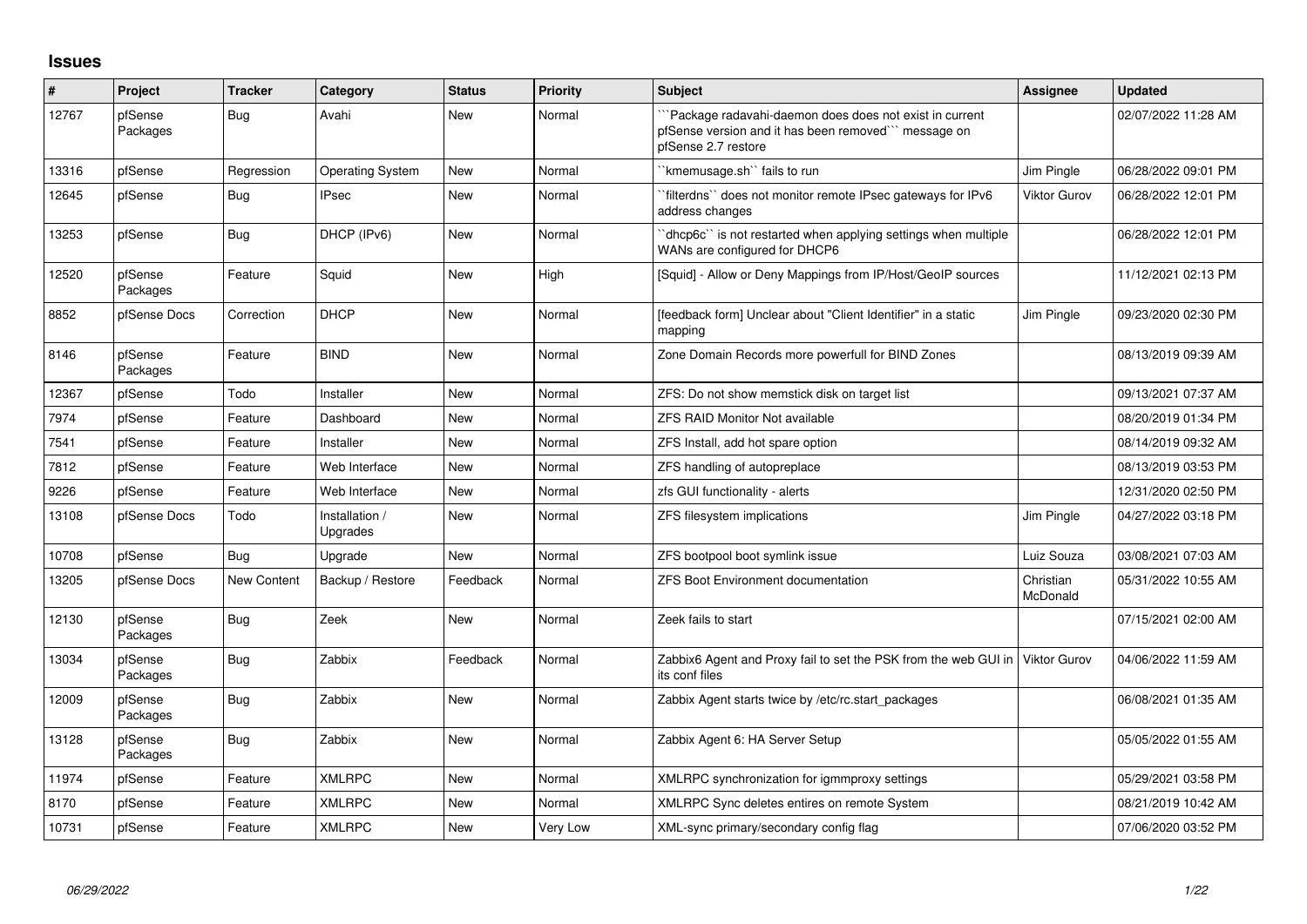| #     | Project             | <b>Tracker</b> | Category          | <b>Status</b> | <b>Priority</b> | Subject                                                                                                                | Assignee              | <b>Updated</b>      |
|-------|---------------------|----------------|-------------------|---------------|-----------------|------------------------------------------------------------------------------------------------------------------------|-----------------------|---------------------|
| 11953 | pfSense             | <b>Bug</b>     | <b>IGMP Proxy</b> | New           | Normal          | XG-1541 crashes when igmpproxy is enabled and network<br>interfaces status change                                      |                       | 05/24/2021 04:55 PM |
| 13141 | pfSense<br>Packages | <b>Bug</b>     | squidguard        | New           | Normal          | wrong page squidguard block                                                                                            |                       | 05/09/2022 05:33 PM |
| 8566  | pfSense             | <b>Bug</b>     | CARP              | New           | Normal          | Wrong IPv6 source in NS request in case using of IPv6 alias                                                            |                       | 06/12/2018 01:26 PM |
| 12812 | pfSense<br>Packages | Feature        | arpwatch          | New           | Normal          | Would it be helpful if the FreeBSD net-mgmt/arpwatch port had<br>an option to use mail/dma for mail delivery?          |                       | 02/16/2022 06:09 PM |
| 13016 | pfSense Docs        | New Content    | Virtualization    | New           | Normal          | Workaround for bandwith issues since 2.6 when installed in<br>Hyper-V                                                  |                       | 04/01/2022 01:06 PM |
| 7986  | pfSense             | <b>Bug</b>     | Wireless          | <b>New</b>    | Normal          | WLAN card no longer properly initialized under 2.4.0                                                                   |                       | 06/19/2020 08:08 AM |
| 7367  | pfSense<br>Packages | Feature        | Squid             | New           | Normal          | Wizard for Squid                                                                                                       |                       | 03/14/2017 01:59 PM |
| 8464  | pfSense             | Bug            | Wireless          | <b>New</b>    | Very Low        | Wireless USB card does not connect to WiFi automatically after<br>reboot/halt                                          |                       | 06/19/2020 03:44 AM |
| 11302 | pfSense             | Feature        | WireGuard         | New           | Normal          | WireGuard XMLRPC sync                                                                                                  |                       | 03/19/2021 10:59 AM |
| 12526 | pfSense<br>Packages | Feature        | WireGuard         | <b>New</b>    | Normal          | <b>WireGuard Widget</b>                                                                                                | Christian<br>McDonald | 11/17/2021 07:15 AM |
| 12513 | pfSense<br>Packages | Feature        | WireGuard         | New           | Normal          | WireGuard Utilization Status (Beyond Active Connection)                                                                | Christian<br>McDonald | 12/22/2021 08:40 PM |
| 12608 | pfSense<br>Packages | <b>Bug</b>     | WireGuard         | <b>New</b>    | High            | WireGuard tunnels monitored by dpinger causing system to stop<br>routing completely in certain situations              | Christian<br>McDonald | 12/16/2021 03:14 PM |
| 12525 | pfSense<br>Packages | Feature        | WireGuard         | <b>New</b>    | Normal          | WireGuard Tunnel restore configuration                                                                                 | Christian<br>McDonald | 11/17/2021 07:15 AM |
| 13115 | pfSense<br>Packages | <b>Bug</b>     | WireGuard         | Feedback      | Normal          | WireGuard panic due to KBI changes in ""udp_tun_func_t()""                                                             | Christian<br>McDonald | 05/15/2022 10:47 AM |
| 11604 | pfSense             | Feature        | WireGuard         | <b>New</b>    | Normal          | WireGuard Dynamic Listen Port Randomization                                                                            |                       | 03/19/2021 10:59 AM |
| 11498 | pfSense             | Feature        | WireGuard         | <b>New</b>    | Normal          | WireGuard does not pass multicast traffic to peer                                                                      | Peter Grehan          | 03/19/2021 10:59 AM |
| 12178 | pfSense<br>Packages | <b>Bug</b>     | WireGuard         | New           | Low             | WireGuard always shows 'Configuring WireGuard<br>tunnelsdone.' message on boot                                         |                       | 07/30/2021 06:58 AM |
| 12121 | pfSense             | Feature        | OpenVPN           | <b>New</b>    | Normal          | Wider "local network(s)" fields in OpenVPN server configuration                                                        |                       | 07/19/2021 07:37 AM |
| 6697  | pfSense             | Todo           | Web Interface     | New           | Low             | White squares around the numeric values in the Status / Queues<br>page                                                 | <b>Jared Dillard</b>  | 08/15/2016 03:19 AM |
| 1186  | pfSense             | <b>Bug</b>     | <b>RRD Graphs</b> | Confirmed     | Normal          | When in pure routing mode the rrd graphs are blank                                                                     |                       | 09/16/2015 04:31 PM |
| 9626  | pfSense             | Bug            | Web Interface     | New           | Normal          | When deny write permission is assigned to a user, there is no<br>error feedback if the user tries to write something   |                       | 06/25/2022 05:41 PM |
| 6026  | pfSense             | Bug            | Rules / NAT       | New           | Low             | webinterface, firewall rules, wrapping of columns or visible<br>(horizontal) scrollbar needed when contents doesnt fit | Jared Dillard         | 08/20/2019 03:40 PM |
| 3771  | pfSense             | Bug            | DHCP (IPv4)       | New           | Normal          | Webinterface and dhcpdcrashes with 500+ static leases                                                                  |                       | 08/21/2019 09:26 AM |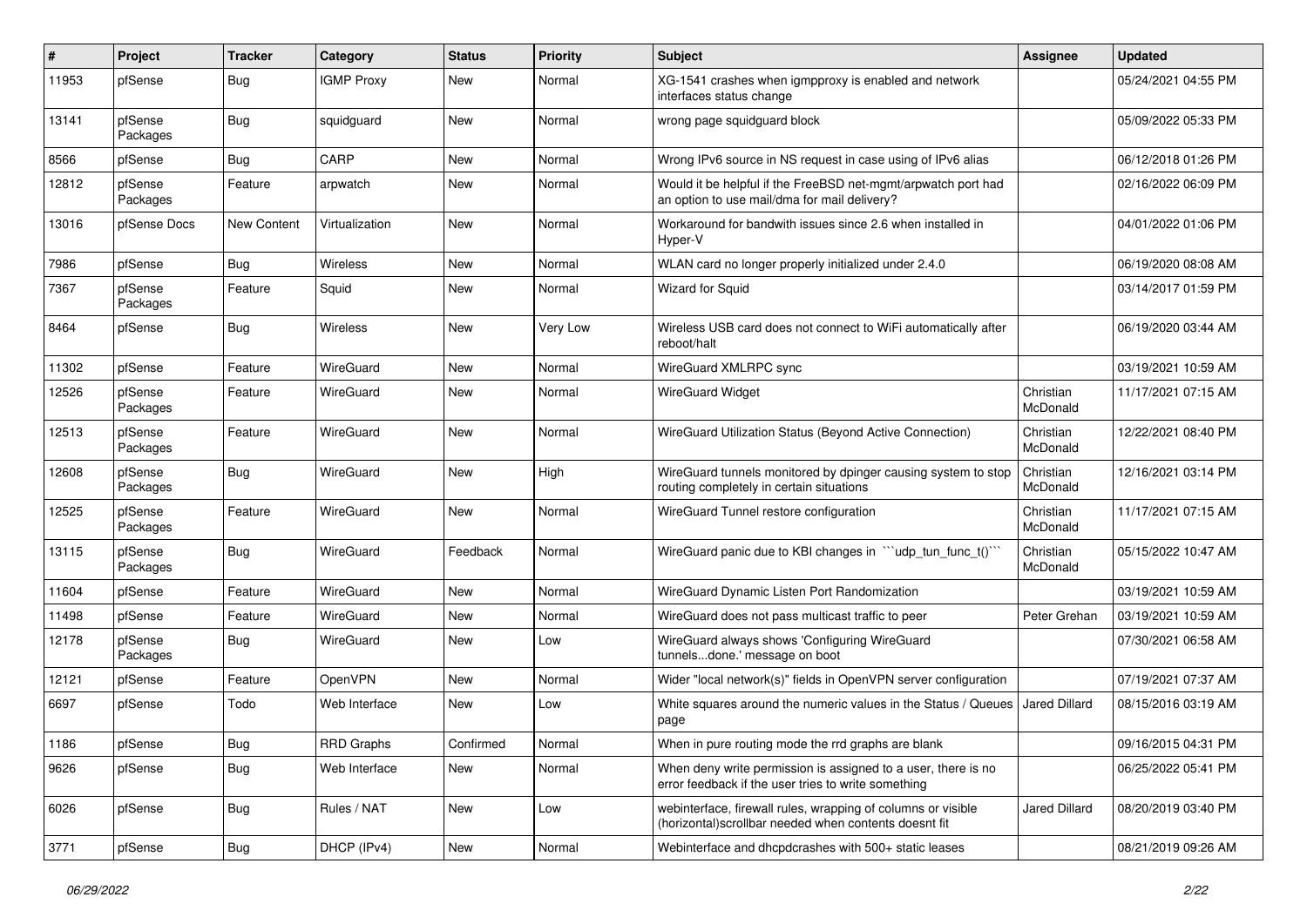| #     | Project             | <b>Tracker</b> | Category                            | <b>Status</b>                 | Priority | Subject                                                                                                                                                | <b>Assignee</b> | <b>Updated</b>      |
|-------|---------------------|----------------|-------------------------------------|-------------------------------|----------|--------------------------------------------------------------------------------------------------------------------------------------------------------|-----------------|---------------------|
| 8419  | pfSense             | Bug            | Web Interface                       | New                           | Normal   | webgui, when menubar is fixed to the top of the screen, the last<br>items of long menus cannot be seen/used.                                           |                 | 07/19/2018 03:10 PM |
| 7248  | pfSense             | Feature        | <b>IPsec</b>                        | <b>New</b>                    | Normal   | Web UI for IPSec settings should warn about poor security<br>choices                                                                                   | Jim Pingle      | 10/31/2019 12:15 PM |
| 10732 | pfSense             | Feature        | <b>High Availability</b>            | New                           | Very Low | Warning banner for secondary HA node                                                                                                                   |                 | 12/23/2021 03:34 AM |
| 8036  | pfSense             | Feature        | IPsec                               | New                           | Normal   | Want to run multiple Mobile Client IKEv2 server instances                                                                                              |                 | 08/14/2019 09:31 AM |
| 12764 | pfSense             | Bug            | Gateways                            | New                           | Normal   | VTI gateway status is pending after assigning the VTI interface                                                                                        |                 | 02/07/2022 05:41 AM |
| 13220 | pfSense             | Feature        | <b>Captive Portal</b>               | <b>New</b>                    | Very Low | Voucher per-roll bandwidth restrictions and traffic quotas                                                                                             |                 | 05/26/2022 08:16 AM |
| 13272 | pfSense             | Bug            | Captive Portal                      | <b>Pull Request</b><br>Review | Very Low | Voucher CSV output has leading space before voucher code                                                                                               | Jim Pingle      | 06/28/2022 12:01 PM |
| 1337  | pfSense             | Feature        | Interfaces                          | Assigned                      | Normal   | VLANs with different MAC address than parent interface                                                                                                 |                 | 04/21/2022 12:39 PM |
| 12070 | pfSense             | <b>Bug</b>     | DHCP (IPv4)                         | <b>New</b>                    | Low      | VLAN0 for WAN DHCP                                                                                                                                     |                 | 12/23/2021 04:31 PM |
| 6977  | pfSense             | Bug            | Interfaces                          | New                           | Normal   | VLAN traffic is erroneously counted as underlying iface<br>(untagged) traffic                                                                          |                 | 08/13/2019 02:56 PM |
| 8089  | pfSense             | Bug            | Interfaces                          | <b>New</b>                    | High     | VLAN page breaks after config restore to new hardware.                                                                                                 |                 | 11/21/2017 01:38 PM |
| 9453  | pfSense             | <b>Bug</b>     | <b>LAGG Interfaces</b>              | <b>New</b>                    | Normal   | VLAN Interfaces on LAGG get orphaned at boot                                                                                                           |                 | 08/21/2019 11:16 AM |
| 10446 | pfSense             | Feature        | Rules / NAT                         | New                           | Very Low | VIP address is not shown in firewall rules                                                                                                             |                 | 06/09/2022 02:07 PM |
| 12960 | pfSense             | Bug            | Installer                           | New                           | Normal   | VGA installer image defaults to serial console, serial console is<br>default in GUI settings                                                           |                 | 06/28/2022 12:01 PM |
| 10791 | pfSense<br>Packages | Bug            | PIMD                                | <b>New</b>                    | Normal   | Valid (vlan)interfaces do not get vif reporting "Invalid phyint<br>address"                                                                            |                 | 10/06/2020 09:20 AM |
| 8385  | pfSense             | Feature        | Rules / NAT                         | <b>New</b>                    | Normal   | Utilize IP addresses from successfully authenticated OpenVPN<br>endpoints to Update Firewall Rules                                                     |                 | 07/19/2018 03:07 PM |
| 7734  | pfSense             | Bug            | DHCP (IPv6)                         | <b>New</b>                    | Normal   | Using opton ia pd0 does not renew prefix and prefix get dropped                                                                                        |                 | 07/31/2017 03:46 AM |
| 6799  | pfSense             | Bug            | Rules / NAT                         | New                           | Normal   | Using NOT (!) with interface subnet macros results unexpected<br>traffic passing when multiple subnets are included in the macro<br>(i.e. VIP subnets) |                 | 02/07/2022 02:18 PM |
| 11503 | pfSense             | Bug            | OpenVPN                             | <b>New</b>                    | Normal   | Using multiple authentication backends on an OpenVPN server<br>fails                                                                                   |                 | 02/23/2021 12:23 PM |
| 11192 | pfSense             | Bug            | <b>Traffic Shaper</b><br>(Limiters) | Feedback                      | Normal   | Using Limiters causes out of order packets within one TCP or<br><b>UDP flow</b>                                                                        |                 | 01/06/2021 12:09 AM |
| 8567  | pfSense             | Bug            | CARP                                | New                           | Normal   | Using IPv6 VIP alias for services may affect CARP IPv6 VIP<br>work                                                                                     |                 | 06/12/2018 01:26 PM |
| 13240 | pfSense             | <b>Bug</b>     | Rules / NAT                         | New                           | Normal   | User is forced to pick an NPt destination IPv6 prefix length even<br>when choosing a drop-down entry which contains a defined<br>prefix length         | Jim Pingle      | 06/28/2022 12:01 PM |
| 8076  | pfSense             | <b>Bug</b>     | Backup / Restore                    | New                           | Normal   | User can easily apply an unusable interface configuration after<br>restore                                                                             |                 | 08/14/2019 10:52 AM |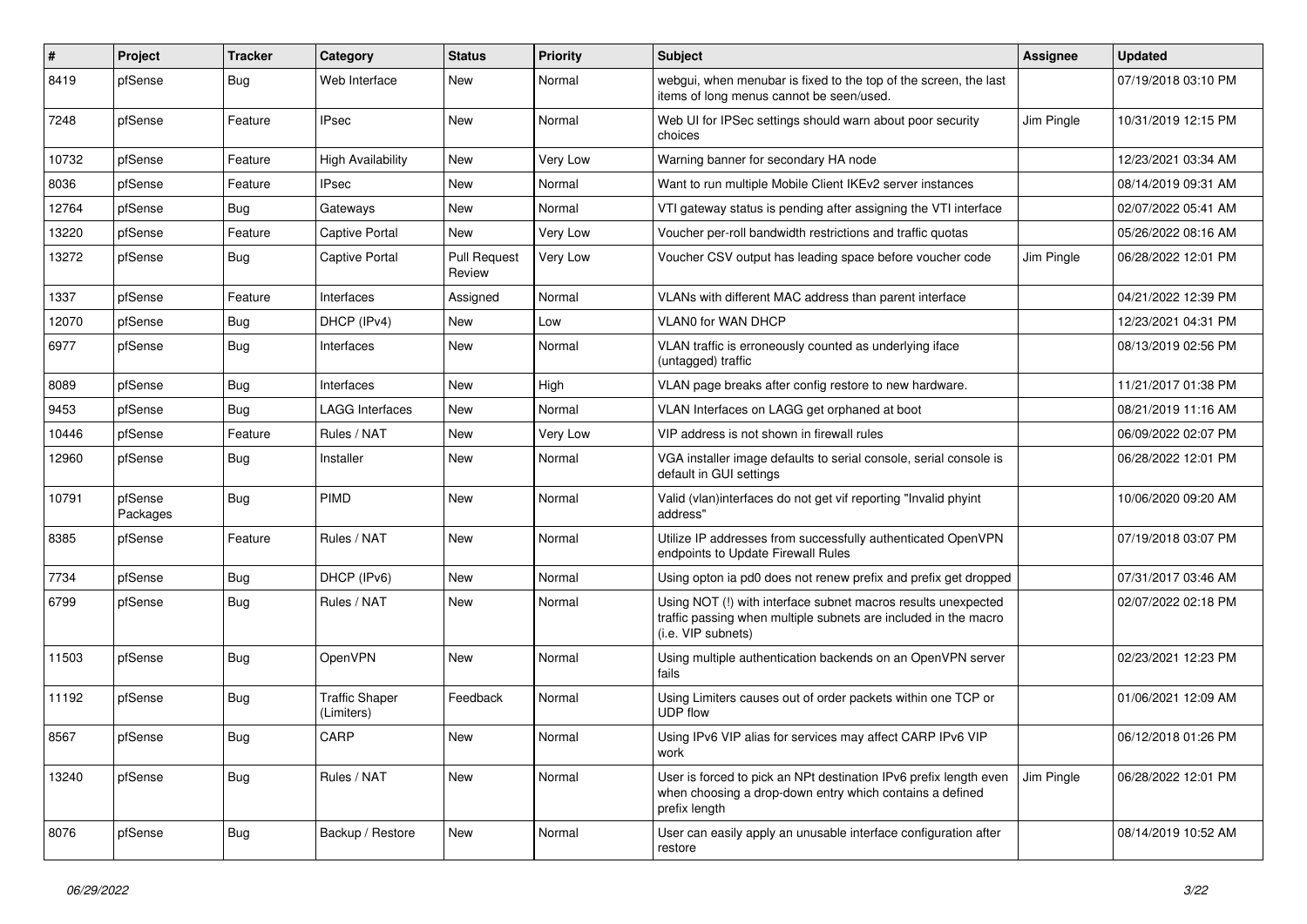| #     | Project             | Tracker    | Category                 | <b>Status</b>                 | <b>Priority</b> | <b>Subject</b>                                                                                            | Assignee            | <b>Updated</b>      |
|-------|---------------------|------------|--------------------------|-------------------------------|-----------------|-----------------------------------------------------------------------------------------------------------|---------------------|---------------------|
| 8775  | pfSense             | Feature    | Authentication           | New                           | Very Low        | Use SRV record for LDAP Authentication                                                                    |                     | 05/06/2020 07:49 AM |
| 10821 | pfSense Docs        | Correction | General                  | <b>New</b>                    | Normal          | Use neutral language alternatives                                                                         | Jim Pingle          | 09/23/2020 10:43 AM |
| 5902  | pfSense             | Todo       | Configuration<br>Backend | New                           | Normal          | Use a common place for default values                                                                     |                     | 08/13/2019 12:53 PM |
| 12458 | pfSense             | Feature    | Authentication           | New                           | Normal          | Use "unixHomeDirectory" instead of "homeDirectory" when<br>LDAP authentication server is Active Directory |                     | 10/15/2021 08:18 AM |
| 11375 | pfSense<br>Packages | Bug        | apcupsd                  | New                           | Normal          | UPS Type <blank> for USB APC</blank>                                                                      |                     | 02/26/2021 11:10 AM |
| 12797 | pfSense             | <b>Bug</b> | UPnP/NAT-PMP             | <b>New</b>                    | Normal          | UPnP+STUN forms invalid outbound NAT rules using the<br>external address discovered from STUN             |                     | 02/15/2022 01:01 PM |
| 8325  | pfSense             | Bug        | UPnP/NAT-PMP             | New                           | Normal          | UPnP not available for pppoe-Clients                                                                      |                     | 11/15/2020 10:33 AM |
| 4265  | pfSense             | Feature    | UPnP/NAT-PMP             | New                           | Normal          | UPNP allow use of alias and schedule                                                                      |                     | 08/20/2019 02:57 PM |
| 6332  | pfSense             | Todo       | Web Interface            | <b>New</b>                    | Normal          | Upgrade encryption options to cover current range of<br>recommendations                                   |                     | 08/13/2019 02:34 PM |
| 10621 | pfSense             | Feature    | Hardware / Drivers       | Feedback                      | Normal          | Update system.inc/system_identify_specific_platform() update to<br>accommodate AWS, Azure and GCP         |                     | 06/02/2020 03:16 PM |
| 10608 | pfSense<br>Packages | <b>Bug</b> | Squid                    | Feedback                      | Normal          | Update squid port to 4.11-p2                                                                              |                     | 03/02/2021 04:00 AM |
| 11508 | pfSense             | Todo       | Web Interface            | <b>Pull Request</b><br>Review | Low             | Update SimplePie to to v1.5.6                                                                             |                     | 02/23/2021 07:23 AM |
| 12260 | pfSense<br>Packages | <b>Bug</b> | ntop                     | New                           | Normal          | Update popup and version missmatch?                                                                       |                     | 01/08/2022 05:53 AM |
| 11622 | pfSense Docs        | Todo       | <b>IPsec</b>             | <b>New</b>                    | Normal          | Update pfSense VPC VPN Configuration Wizard docs                                                          |                     | 03/04/2021 09:36 AM |
| 9370  | pfSense Docs        | Correction | General                  | In Progress                   | Normal          | Update old screenshots                                                                                    | Jim Pingle          | 12/03/2021 09:55 AM |
| 13306 | pfSense<br>Packages | Todo       | Nut                      | New                           | Normal          | Update NUT to version 2.8.0 to match FreeBSD Packages                                                     | Denny Page          | 06/27/2022 10:45 AM |
| 12806 | pfSense<br>Packages | Todo       | node exporter            | <b>New</b>                    | Normal          | Update node exporter to 1.3.1                                                                             |                     | 02/15/2022 05:26 PM |
| 12354 | pfSense<br>Packages | Todo       | haproxy                  | Feedback                      | High            | Update haproxy-devel to mitigate CVE-2021-40346                                                           | <b>Viktor Gurov</b> | 05/12/2022 08:50 AM |
| 10739 | pfSense<br>Packages | Feature    | haproxy                  | Feedback                      | Normal          | Update HAproxy-devel package to 2.2 and HAproxy to 2.0                                                    | <b>Viktor Gurov</b> | 10/03/2021 03:53 PM |
| 13229 | pfSense Docs        | Todo       | Captive Portal           | Feedback                      | Normal          | Update documentation for IPFW to PF transition for Limiters and Jim Pingle<br>Captive Portal              |                     | 05/27/2022 03:04 PM |
| 12547 | pfSense             | <b>Bug</b> | Operating System         | Feedback                      | Normal          | unsheduled system reboot/crash                                                                            | Mateusz Guzik       | 12/01/2021 01:20 PM |
| 7996  | pfSense             | <b>Bug</b> | Web Interface            | <b>Pull Request</b><br>Review | Very Low        | Unnecessary link tag in login page                                                                        | Marcos<br>Mendoza   | 06/28/2022 12:01 PM |
| 6029  | pfSense             | Bug        | <b>XML Parser</b>        | New                           | Normal          | Unhelpful error messages in xmlparse*.inc and generally                                                   |                     | 08/13/2019 12:52 PM |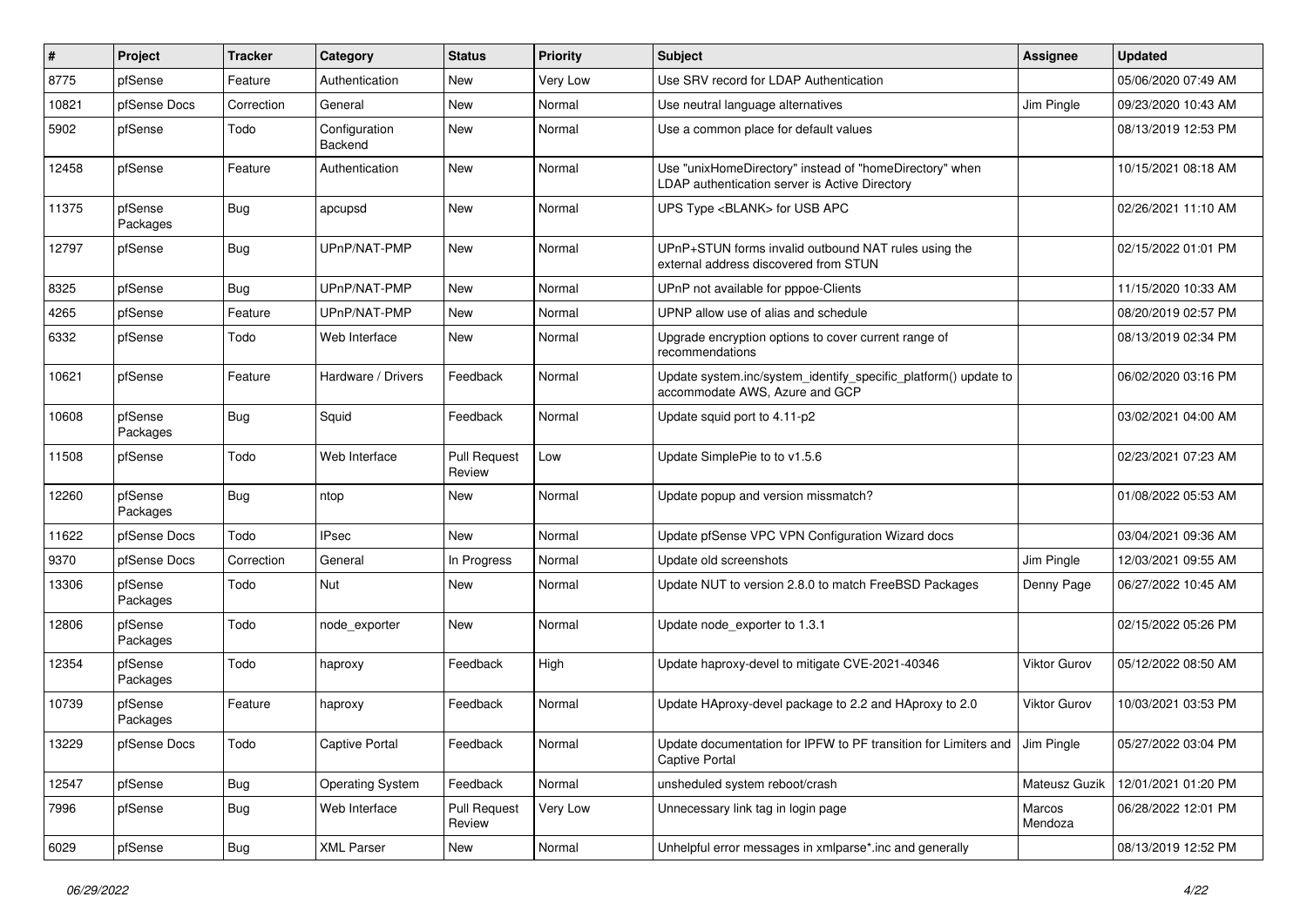| #     | Project             | <b>Tracker</b> | Category                     | <b>Status</b>                 | <b>Priority</b> | Subject                                                                                                                          | Assignee      | <b>Updated</b>      |
|-------|---------------------|----------------|------------------------------|-------------------------------|-----------------|----------------------------------------------------------------------------------------------------------------------------------|---------------|---------------------|
| 9140  | pfSense             | <b>Bug</b>     | Logging                      | New                           | Very Low        | Unexpected rule can be displayed when looking up filter log<br>entry with multiple matching rules                                |               | 08/19/2019 02:56 PM |
| 8095  | pfSense             | <b>Bug</b>     | Translations                 | New                           | Normal          | Unescaped simple quotes break JavaScript features when the<br>French translation is enabled                                      |               | 08/21/2019 09:06 AM |
| 12648 | pfSense             | <b>Bug</b>     | <b>Captive Portal</b>        | <b>New</b>                    | Normal          | Undocumented variables 'listenporthttp' and 'listenporthttps'                                                                    |               | 12/28/2021 10:44 AM |
| 9436  | pfSense             | Feature        | <b>DNS Resolver</b>          | New                           | Normal          | Unbound: enable dnstap support                                                                                                   |               | 03/27/2019 07:54 PM |
| 9037  | pfSense             | <b>Bug</b>     | <b>DNS Resolver</b>          | <b>New</b>                    | Normal          | Unbound not logging to syslog after reboot                                                                                       |               | 10/12/2018 05:09 AM |
| 9999  | pfSense<br>Packages | <b>Bug</b>     | pfBlockerNG                  | New                           | Normal          | unbound fatal error if System Domain in DNSBL and System<br>Domain Local Zone Type is Redirect                                   |               | 12/25/2019 08:10 AM |
| 7096  | pfSense             | <b>Bug</b>     | <b>DNS Resolver</b>          | Feedback                      | Normal          | Unbound fails to start on boot if specific network devices are<br>configured in the "Network Interfaces"                         |               | 11/22/2021 08:59 AM |
| 10833 | pfSense             | <b>Bug</b>     | Configuration<br>Backend     | <b>New</b>                    | Normal          | unbound exits on configuration error when link status flaps on<br>LAN interface                                                  |               | 08/13/2020 11:53 PM |
| 10342 | pfSense             | <b>Bug</b>     | <b>DNS Resolver</b>          | <b>New</b>                    | Normal          | Unbound domain overrides stop resolving periodically. They only<br>resume after the service has been restarted.                  |               | 03/13/2020 10:35 AM |
| 10624 | pfSense             | <b>Bug</b>     | <b>DNS Resolver</b>          | <b>New</b>                    | Normal          | Unbound configuration memory leak with python module +<br>register DHCP leases active                                            |               | 02/26/2021 10:27 AM |
| 7152  | pfSense             | Bug            | <b>DNS Resolver</b>          | New                           | Normal          | Unbound / DNS Resolver issue if "Register DHCP static<br>mappings in the DNS Resolver" set before wildcard DNS custom<br>options |               | 12/18/2021 04:59 PM |
| 11619 | pfSense             | <b>Bug</b>     | Upgrade                      | <b>New</b>                    | Normal          | Unable to upgrade 2.4.4-p3 to 2.5/21.02-p1                                                                                       |               | 08/15/2021 10:00 AM |
| 8611  | pfSense             | Bug            | Interfaces                   | In Progress                   | Normal          | unable to receive IPv6 RA's on SG-1000, default route lost                                                                       | Luiz Souza    | 02/01/2021 03:31 PM |
| 9568  | pfSense<br>Packages | <b>Bug</b>     | Squid                        | New                           | Normal          | UFSSwapDir::openLog: Failed to open swap log.                                                                                    |               | 05/29/2019 09:18 PM |
| 10818 | pfSense<br>Packages | Feature        | New Package<br>Request       | New                           | Normal          | <b>UDP Broadcast Relay</b>                                                                                                       |               | 05/31/2022 02:13 AM |
| 12974 | pfSense Plus        | <b>Bug</b>     | Installer                    | <b>New</b>                    | Normal          | Typing anything into 1100/2100 recovery installer causes<br>process to stop                                                      |               | 06/05/2022 04:10 PM |
| 13245 | pfSense             | Feature        | Aliases / Tables             | <b>Pull Request</b><br>Review | Normal          | Type column on Alias lists                                                                                                       | Jim Pingle    | 06/28/2022 12:01 PM |
| 4242  | pfSense             | Feature        | Authentication               | <b>New</b>                    | Normal          | Two Factor or OTP Authentication for Admin Interface                                                                             |               | 01/04/2022 12:07 PM |
| 9737  | pfSense             | Bug            | <b>Traffic Graphs</b>        | New                           | Normal          | traffic-graphs.js shows incorrect units inside the chart                                                                         |               | 09/09/2019 06:35 AM |
| 11797 | pfSense<br>Packages | Bug            | <b>Status Traffic Totals</b> | New                           | Normal          | Traffic Totals lost upon reboot when using a ramdisk for /var and John Cornwell<br>/tmp                                          |               | 04/10/2021 06:27 PM |
| 6752  | pfSense<br>Packages | Todo           | <b>Status Traffic Totals</b> | New                           | Low             | Traffic Totals Data Summary Graph                                                                                                | Jared Dillard | 11/08/2017 08:58 AM |
| 3115  | pfSense             | Feature        | Multi-WAN                    | New                           | Normal          | Traffic shaping for multi WAN                                                                                                    |               | 12/07/2015 02:20 PM |
| 4345  | pfSense             | Bug            | <b>Operating System</b>      | Confirmed                     | Normal          | Traffic Shaping doesn't work with Xen netfront driver                                                                            |               | 12/31/2021 05:30 PM |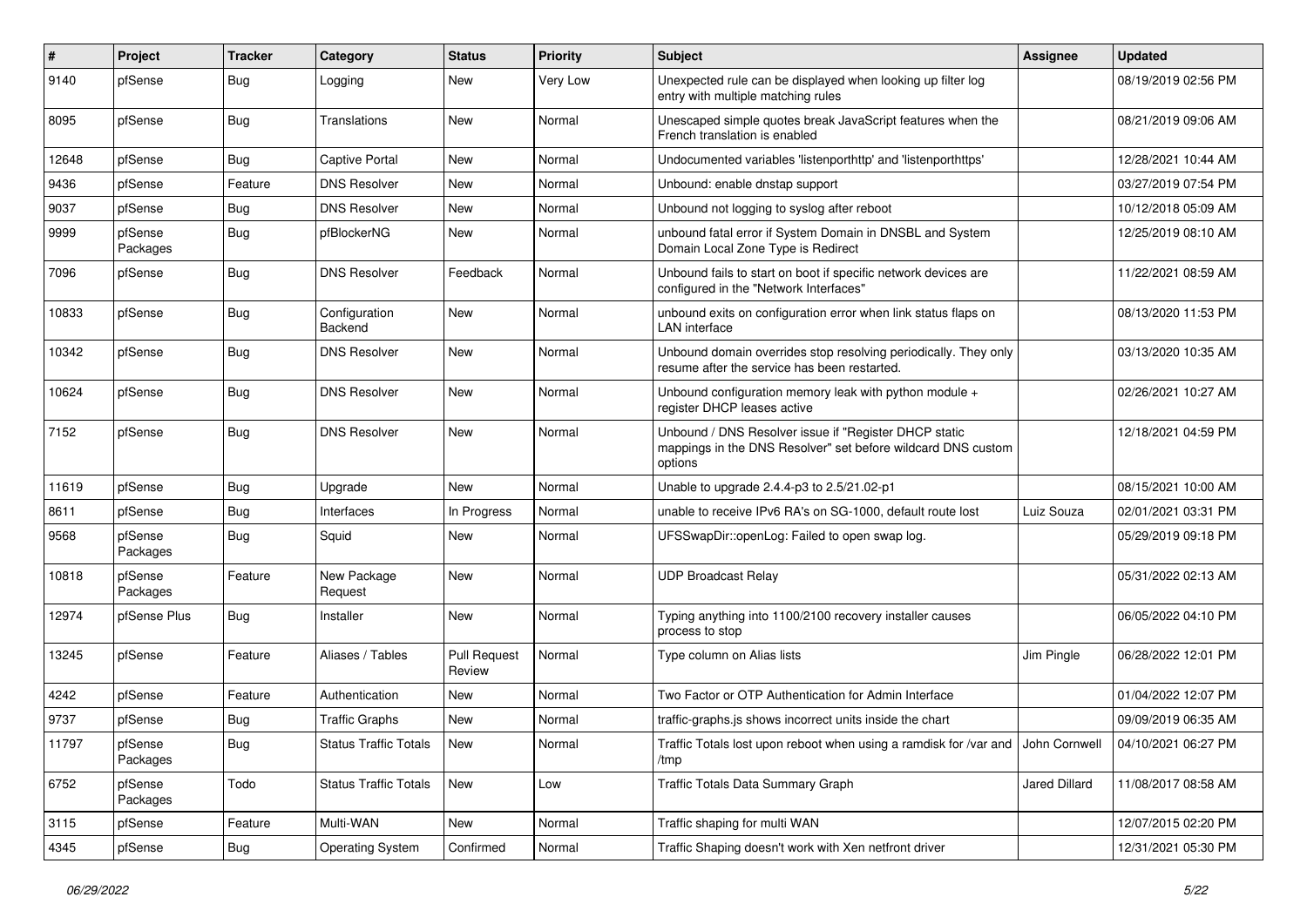| $\sharp$ | Project             | Tracker    | Category                        | <b>Status</b> | <b>Priority</b> | Subject                                                                                                            | <b>Assignee</b>      | <b>Updated</b>      |
|----------|---------------------|------------|---------------------------------|---------------|-----------------|--------------------------------------------------------------------------------------------------------------------|----------------------|---------------------|
| 4405     | pfSense             | Feature    | <b>Traffic Shaper</b><br>(ALTQ) | In Progress   | Normal          | Traffic shaping doesn't work when applied to a bridge interface                                                    | Luiz Souza           | 02/09/2021 12:05 PM |
| 12878    | pfSense             | <b>Bug</b> | <b>Traffic Shaper</b><br>(ALTQ) | Incomplete    | Normal          | Traffic shaping by interface, route queue bandwidth inbound, out<br>by a large factor.                             |                      | 06/06/2022 07:03 AM |
| 1849     | pfSense             | Bug        | <b>Traffic Shaper</b><br>(ALTQ) | <b>New</b>    | Normal          | Traffic shaper - By Queue view needs to show/use friendly<br>inerface names                                        |                      | 01/10/2022 08:10 AM |
| 2315     | pfSense             | Feature    | <b>Traffic Shaper</b><br>(ALTQ) | New           | Normal          | Traffic Shaper - Adaptive Bandwidth Management                                                                     |                      | 02/06/2016 05:07 AM |
| 6023     | pfSense<br>Packages | <b>Bug</b> | Suricata                        | New           | Low             | Traffic Shaper (pfsense 2.3) Suricata V3.0 Inline Mode<br>Operation                                                | Luiz Souza           | 04/15/2016 05:59 AM |
| 8073     | pfSense             | <b>Bug</b> | <b>IPsec</b>                    | New           | Normal          | Traffic inexplicably not going through IPSEC despite (in theory)<br>matching SPs                                   |                      | 11/09/2017 02:51 AM |
| 9101     | pfSense             | <b>Bug</b> | <b>Traffic Graphs</b>           | New           | Normal          | Traffic Graphs/Dashboard Slows Downloads Being Performed<br>by the Same Firefox Browser                            |                      | 08/21/2019 09:18 AM |
| 12401    | pfSense             | <b>Bug</b> | <b>Traffic Graphs</b>           | New           | Normal          | Traffic graphs with untagged and tagged VLAN on same<br>interface                                                  |                      | 09/23/2021 09:18 PM |
| 4467     | pfSense             | <b>Bug</b> | <b>Traffic Shaper</b><br>(ALTQ) | <b>New</b>    | Normal          | Traffic Graphs shows wrong throughput when traffic shaping<br>enabled                                              |                      | 02/23/2015 05:31 PM |
| 7400     | pfSense             | Bug        | <b>Traffic Graphs</b>           | Assigned      | Normal          | Traffic Graphs show bad data on 2.3.3 1                                                                            | <b>Jared Dillard</b> | 12/31/2021 05:47 PM |
| 11763    | pfSense<br>Packages | <b>Bug</b> | Status Monitoring               | New           | Normal          | Traffic graphs refresh issue                                                                                       |                      | 05/03/2021 09:44 AM |
| 11759    | pfSense             | Bug        | Dashboard                       | New           | Normal          | Traffic graphs on dashboard double upload on pppoe links                                                           |                      | 12/30/2021 04:00 AM |
| 9087     | pfSense             | Bug        | <b>Traffic Graphs</b>           | <b>New</b>    | Normal          | Traffic Graph Widget Legend Not Updating                                                                           |                      | 08/14/2019 12:38 PM |
| 10959    | pfSense             | Bug        | <b>Traffic Graphs</b>           | Feedback      | Low             | Traffic graph stopped on interface used via netmap                                                                 |                      | 02/22/2021 02:57 AM |
| 9566     | pfSense             | Bug        | <b>Traffic Graphs</b>           | New           | Normal          | Traffic graph displays traffic incorrectly                                                                         |                      | 11/18/2019 07:54 AM |
| 8157     | pfSense             | <b>Bug</b> | Dashboard                       | New           | Very Low        | Traffic Graph clutter from time to time                                                                            |                      | 12/03/2017 06:40 AM |
| 7779     | pfSense             | <b>Bug</b> | OpenVPN                         | New           | Normal          | Traffic crossing a site-to-site OpenVPN tunnel fails to fragment.                                                  |                      | 06/02/2021 08:26 AM |
| 10311    | pfSense             | Bug        | OpenVPN                         | New           | Normal          | Too low net.link.ifqmaxlen causes packet drop under load when<br>using OpenVPN inside bridge interface under load  |                      | 08/10/2021 03:10 AM |
| 13018    | pfSense<br>Packages | <b>Bug</b> | pfBlockerNG                     | New           | Normal          | TLD and DNSBL Safesearch DOH conflict disables TLD block<br>when conflicting DOH FQDN is deselected or whitelisted |                      | 04/01/2022 05:59 PM |
| 9229     | pfSense<br>Packages | Bug        | Tinc                            | New           | Normal          | Tinc package: no way of specifying multiple critical configuration<br>parameters from web interface                |                      | 08/13/2019 09:25 AM |
| 8909     | pfSense<br>Packages | i Bug      | Tinc                            | New           | Normal          | tinc package makes /rc.newwanip looping forever                                                                    |                      | 08/13/2019 09:25 AM |
| 3895     | pfSense             | Feature    | Configuration<br>Backend        | New           | Normal          | Timeout for "Apply change"                                                                                         |                      | 01/25/2021 08:07 AM |
| 11262    | pfSense             | Feature    | Rules / NAT                     | New           | Normal          | Time Based Rules - selects all days in the current month                                                           |                      | 04/27/2021 12:32 PM |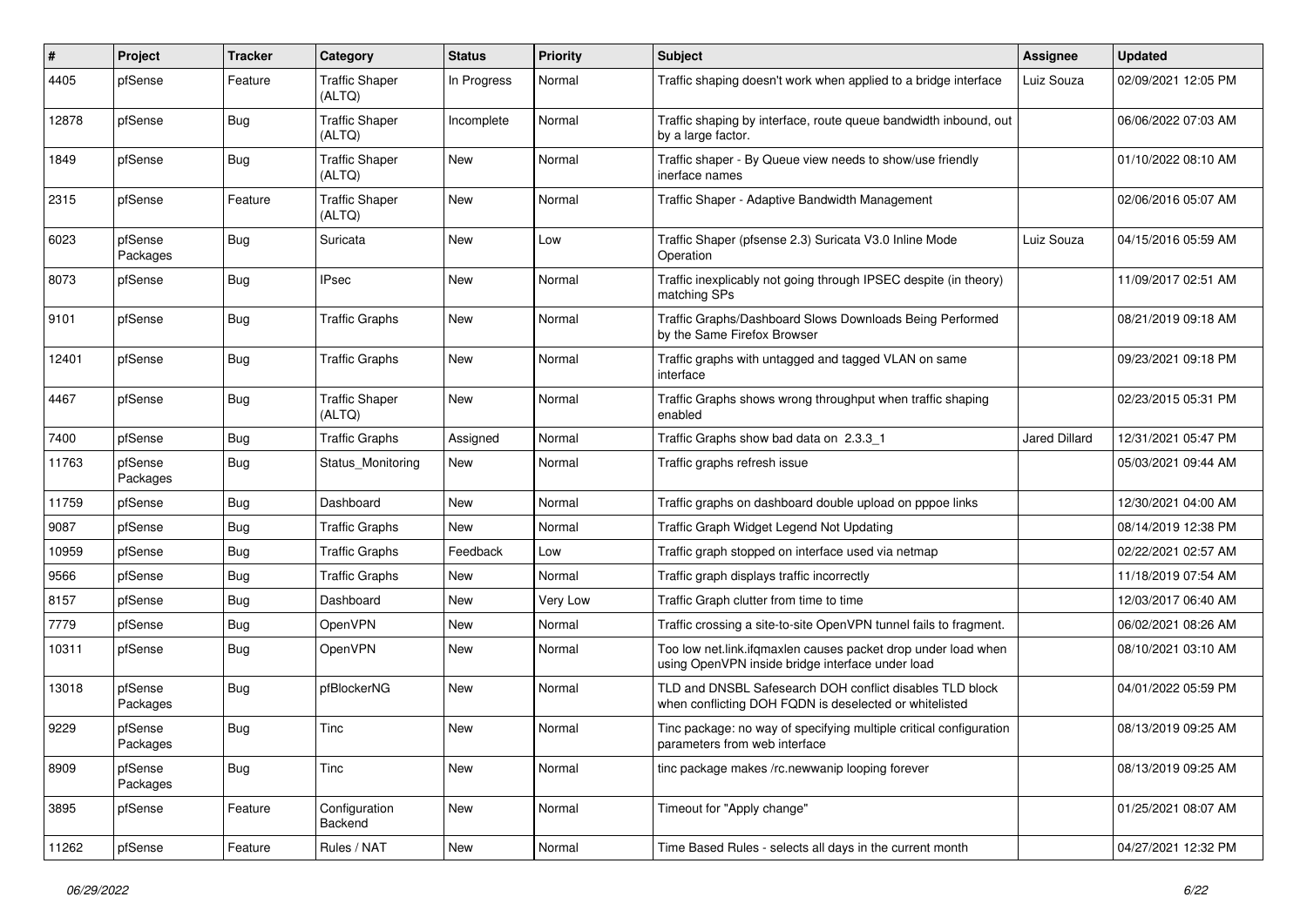| $\vert$ # | Project             | <b>Tracker</b> | Category                     | <b>Status</b>                 | <b>Priority</b> | <b>Subject</b>                                                                                                                       | Assignee        | <b>Updated</b>      |
|-----------|---------------------|----------------|------------------------------|-------------------------------|-----------------|--------------------------------------------------------------------------------------------------------------------------------------|-----------------|---------------------|
| 6501      | pfSense             | Todo           | Web Interface                | New                           | Normal          | Tightening up subnet expansion                                                                                                       |                 | 08/13/2019 01:23 PM |
| 13207     | pfSense<br>Packages | Feature        | pfBlockerNG                  | New                           | Normal          | The feed column on the Alerts page is confusing                                                                                      |                 | 05/24/2022 04:56 AM |
| 7863      | pfSense             | <b>Bug</b>     | User Manager /<br>Privileges | New                           | Normal          | The "WebCfg - All pages" permission inclueds the "User -<br>System: Shell account access" even though that is not a<br>WebCofg page. |                 | 09/16/2017 05:13 AM |
| 5791      | pfSense             | <b>Bug</b>     | Rules / NAT                  | Confirmed                     | Normal          | tftp-proxy functionality is easilly broken by unrelated rules                                                                        |                 | 07/10/2016 12:24 AM |
| 5306      | pfSense             | <b>Bug</b>     | Package System               | New                           | Normal          | textarea fields should have linebreaks sanitized automatically on<br>save                                                            |                 | 03/03/2017 04:15 AM |
| 11379     | pfSense             | Feature        | Captive Portal               | <b>New</b>                    | Normal          | <b>Template Roll Printer</b>                                                                                                         |                 | 02/07/2021 05:26 AM |
| 9138      | pfSense<br>Packages | Bug            | Telegraf                     | New                           | Normal          | telegraf: add section for custom config lines                                                                                        |                 | 02/18/2019 03:36 PM |
| 9139      | pfSense<br>Packages | <b>Bug</b>     | Telegraf                     | New                           | Normal          | telegraf: add ping for default gateway(s)                                                                                            |                 | 05/21/2020 04:23 PM |
| 12462     | pfSense<br>Packages | Feature        | Telegraf                     | <b>Pull Request</b><br>Review | Normal-package  | Telegraf: Add "devfs" to ignore_fs                                                                                                   | Offstage Roller | 10/18/2021 09:03 AM |
| 12655     | pfSense<br>Packages | <b>Bug</b>     | Telegraf                     | New                           | Normal          | telegraf, wireguard plugin failing                                                                                                   |                 | 12/30/2021 05:51 PM |
| 9337      | pfSense<br>Packages | Bug            | Telegraf                     | <b>New</b>                    | Normal          | Telegraf ping input fails                                                                                                            |                 | 02/18/2019 10:40 AM |
| 10487     | pfSense<br>Packages | <b>Bug</b>     | Telegraf                     | New                           | Normal          | Telegraf package not sending logs to influxdb server                                                                                 |                 | 05/03/2020 07:09 PM |
| 9046      | pfSense<br>Packages | Feature        | Telegraf                     | New                           | High            | telegraf feature request                                                                                                             |                 | 02/18/2019 03:38 PM |
| 8230      | pfSense<br>Packages | Feature        | Telegraf                     | <b>New</b>                    | Normal          | telegraf automatic input plugins configuration for enabled<br>pfsense package                                                        |                 | 02/18/2019 05:23 PM |
| 1656      | pfSense             | Feature        | Diagnostics                  | New                           | Normal          | Teach pfctl to kill states by port number                                                                                            |                 | 08/21/2019 09:55 AM |
| 10237     | pfSense             | Feature        | Upgrade                      | <b>New</b>                    | Normal          | Take ZFS snapshot on Upgrade                                                                                                         |                 | 04/07/2020 03:58 PM |
| 10310     | pfSense             | <b>Bug</b>     | Upgrade                      | New                           | Normal          | Systems with low RAM and several packages may temporarily<br>fail to load large tables after an upgrade                              |                 | 03/03/2020 07:55 AM |
| 10325     | pfSense             | <b>Bug</b>     | <b>Notifications</b>         | <b>New</b>                    | Normal          | System/Advanced/Notifications/E-Mail - SMTP Notification<br>E-Mail auth password Unexpected Bahaviour                                |                 | 10/30/2020 08:17 AM |
| 8820      | pfSense             | Bug            | Rules / NAT                  | New                           | Low             | System/Advanced/Misc - "Do not kill connections when schedule<br>expires" UN-checked still leaves existing connections open.         |                 | 07/28/2020 10:59 AM |
| 9732      | pfSense             | Feature        | DHCP (IPv4)                  | New                           | Normal          | System UTC time offset in DHCP Option 2                                                                                              |                 | 09/06/2019 08:39 PM |
| 12747     | pfSense             | Bug            | Logging                      | New                           | Normal          | System log is filled by sshguard                                                                                                     |                 | 05/03/2022 03:08 AM |
| 11429     | pfSense             | <b>Bug</b>     | Web Interface                | New                           | Normal          | System Log / Settings form activates "Reset Log Files" button on<br>enter                                                            |                 | 10/28/2021 01:35 PM |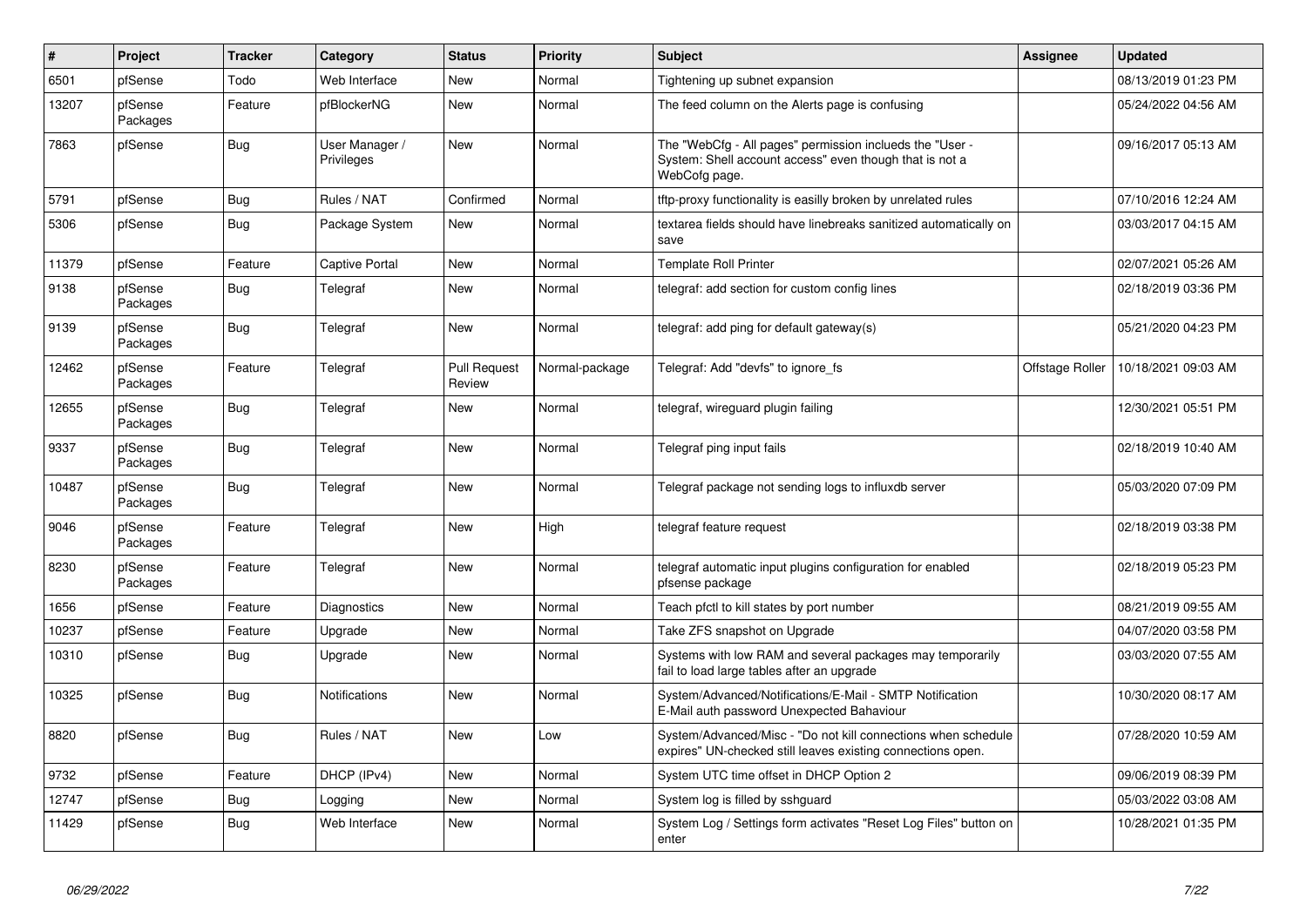| $\sharp$ | Project             | <b>Tracker</b> | Category                                 | <b>Status</b>                 | <b>Priority</b> | <b>Subject</b>                                                                      | <b>Assignee</b> | <b>Updated</b>      |
|----------|---------------------|----------------|------------------------------------------|-------------------------------|-----------------|-------------------------------------------------------------------------------------|-----------------|---------------------|
| 10143    | pfSense             | <b>Bug</b>     | <b>DNS Resolver</b>                      | <b>New</b>                    | Normal          | System hostname DNS entry is assigned to the wrong IP on<br>multi-wan setups        |                 | 12/31/2019 02:33 PM |
| 8335     | pfSense             | Bug            | <b>LAGG Interfaces</b>                   | New                           | Normal          | System hang with LACP downlink to UniFi switch                                      |                 | 08/21/2019 11:18 AM |
| 11473    | pfSense             | Bug            | Web Interface                            | <b>New</b>                    | Normal          | System Activity shows invalid data on SG-3100                                       |                 | 02/19/2021 08:12 PM |
| 10393    | pfSense<br>Packages | <b>Bug</b>     | syslog-ng                                | Feedback                      | Normal          | Syslog-ng TLS support is broken                                                     |                 | 04/21/2022 12:40 PM |
| 8229     | pfSense<br>Packages | Bug            | syslog-ng                                | New                           | Normal          | syslog-ng stops parsing logs after logrotate run                                    |                 | 01/26/2018 12:00 PM |
| 8295     | pfSense<br>Packages | <b>Bug</b>     | syslog-ng                                | New                           | Normal          | syslog-ng logrotates tls files                                                      |                 | 02/14/2018 06:12 AM |
| 8705     | pfSense<br>Packages | Bug            | syslog-ng                                | <b>New</b>                    | Normal          | Syslog-NG error in latest snapshot                                                  |                 | 07/27/2018 10:17 AM |
| 8180     | pfSense<br>Packages | <b>Bug</b>     | syslog-ng                                | <b>New</b>                    | Normal          | syslog-ng default log file                                                          |                 | 01/16/2018 12:53 PM |
| 12502    | pfSense<br>Packages | Feature        | syslog-ng                                | New                           | Normal          | Syslog-ng Configuration Library (scl) missing                                       |                 | 11/02/2021 06:06 PM |
| 12114    | pfSense<br>Packages | <b>Bug</b>     | syslog-ng                                | Feedback                      | Normal          | syslog-ng only binds to the last specified interface                                |                 | 04/21/2022 12:40 PM |
| 12464    | pfSense             | Bug            | Logging                                  | <b>Pull Request</b><br>Review | Normal          | Syslog Auth messages are sent as Emergency Level                                    |                 | 06/28/2022 12:01 PM |
| 2593     | pfSense             | Feature        | <b>XMLRPC</b>                            | New                           | Normal          | sync NTPD, SNMP config between HA members                                           |                 | 01/14/2015 09:04 AM |
| 8243     | pfSense             | Feature        | <b>XMLRPC</b>                            | <b>New</b>                    | Normal          | Sync dashboard settings over xmlrpc                                                 |                 | 08/21/2019 10:42 AM |
| 6386     | pfSense             | <b>Bug</b>     | IPv6 Router<br>Advertisements<br>(RADVD) | New                           | Low             | Switching Router Advertisements to disabled should broadcast<br>IP Removal messages |                 | 05/22/2016 10:44 PM |
| 11301    | pfSense<br>Packages | Feature        | <b>FRR</b>                               | Feedback                      | Normal          | Switch FRR to use default rc file as a service control base                         | Jim Pingle      | 01/28/2021 09:35 AM |
| 8985     | pfSense<br>Packages | Feature        | Suricata                                 | New                           | Normal          | Suricata: allow configuration for external/internal additional<br>storage           |                 | 11/13/2019 10:07 AM |
| 9934     | pfSense<br>Packages | <b>Bug</b>     | Suricata                                 | <b>New</b>                    | Normal          | suricata update kills WAN interface                                                 |                 | 02/20/2020 09:17 AM |
| 11780    | pfSense<br>Packages | <b>Bug</b>     | Suricata                                 | <b>New</b>                    | Very High       | Suricata package fails to prune suricata.log                                        |                 | 08/06/2021 07:18 AM |
| 10292    | pfSense<br>Packages | Bug            | Suricata                                 | New                           | Normal          | Suricata not respecting SID Mgmt list                                               |                 | 02/27/2020 01:02 PM |
| 12956    | pfSense<br>Packages | <b>Bug</b>     | Suricata                                 | Confirmed                     | Normal          | suricata fails to use pcre in SID management (e.g. dropsid.conf)                    |                 | 04/05/2022 12:52 PM |
| 12899    | pfSense<br>Packages | <b>Bug</b>     | Suricata                                 | New                           | Normal          | Suricata doesn't honor Pass List                                                    |                 | 03/04/2022 01:22 PM |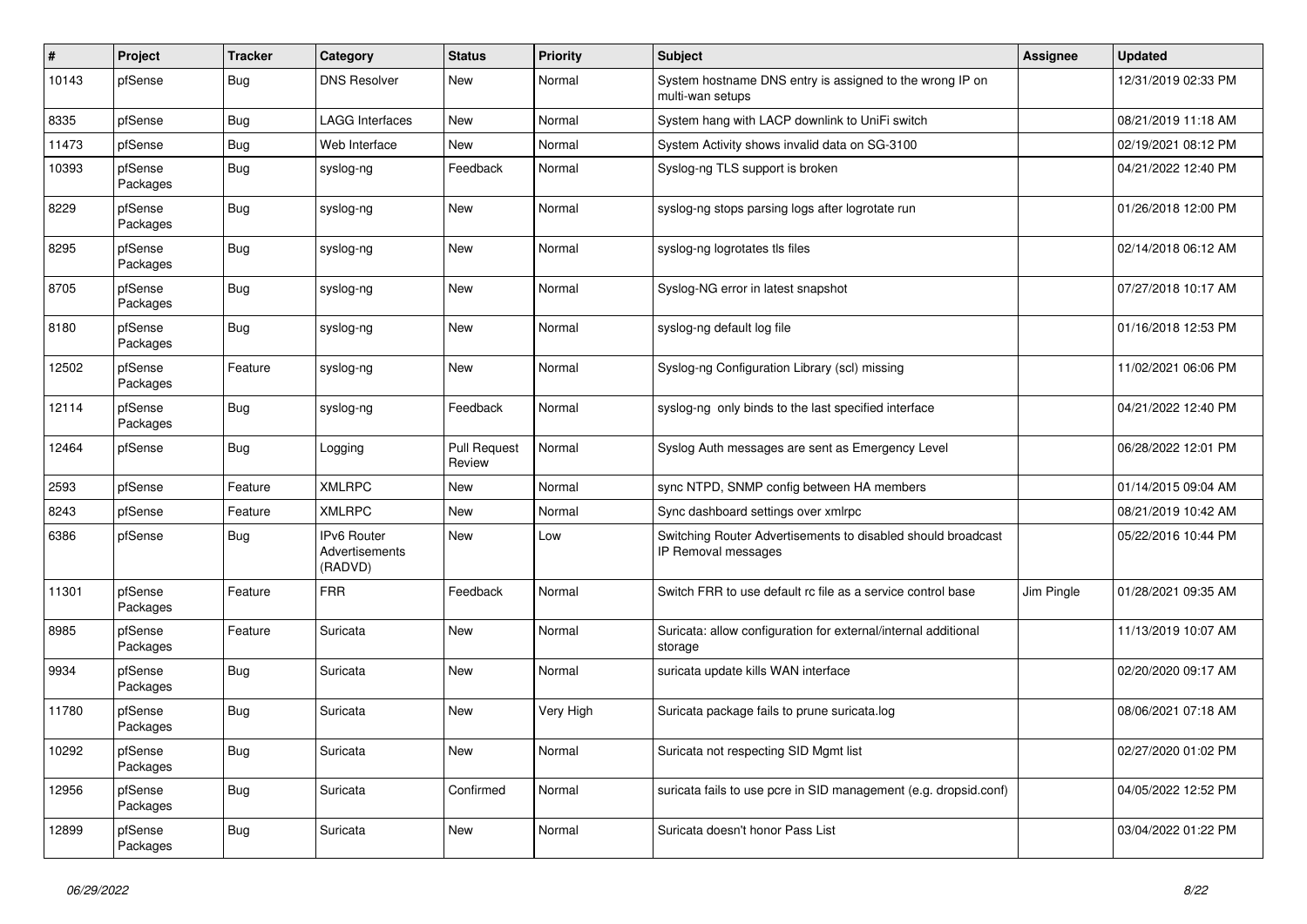| $\pmb{\#}$ | Project             | <b>Tracker</b> | Category                | <b>Status</b>                 | <b>Priority</b> | <b>Subject</b>                                                                   | <b>Assignee</b>     | <b>Updated</b>      |
|------------|---------------------|----------------|-------------------------|-------------------------------|-----------------|----------------------------------------------------------------------------------|---------------------|---------------------|
| 7388       | pfSense<br>Packages | Bug            | Suricata                | <b>New</b>                    | High            | Suricata does not property recognize MTU for PPPOE interfaces                    |                     | 03/15/2017 05:17 AM |
| 12322      | pfSense<br>Packages | Bug            | Suricata                | Feedback                      | Normal          | Suricata creates invalid HOME NET entries                                        | <b>Viktor Gurov</b> | 09/10/2021 11:42 AM |
| 12748      | pfSense<br>Packages | Feature        | Suricata                | New                           | Normal          | Suricata blocked page timestamp breakout to it's own sortable<br>column          |                     | 02/01/2022 12:06 PM |
| 4928       | pfSense<br>Packages | Feature        | squidguard              | <b>New</b>                    | Normal          | Surftool - New Package to turn squidguard groups(/acls) on or<br>off             |                     | 08/13/2019 09:57 AM |
| 6083       | pfSense<br>Packages | Bug            | Squid                   | <b>New</b>                    | Normal          | Suqid Realtime Monitor / Squid Cache Table not diplaying<br>correctly            |                     | 12/06/2016 07:25 AM |
| 10904      | pfSense             | Feature        | <b>DHCP Relay</b>       | <b>Pull Request</b><br>Review | Normal          | Support vti interfaces in dhcrelay                                               | Luiz Souza          | 10/12/2020 07:35 AM |
| 6574       | pfSense             | Feature        | Hardware / Drivers      | <b>New</b>                    | Normal          | Support USB RNDIS network interfaces                                             |                     | 08/20/2019 08:46 AM |
| 6569       | pfSense             | Feature        | <b>NTPD</b>             | <b>New</b>                    | Normal          | Support Rockwell ZODIAC binary protocol (Jupiter receiver) for<br>high precision | Jim Pingle          | 07/18/2016 11:45 AM |
| 8199       | pfSense<br>Packages | Feature        | <b>BIND</b>             | <b>New</b>                    | Normal          | Support reordering and/or sort alphabetically across BIND<br>package             |                     | 12/12/2017 02:05 AM |
| 2410       | pfSense             | Feature        | <b>DNS Forwarder</b>    | New                           | Normal          | Support name based aliasing via CNAMEs or some other<br>mechanism.               |                     | 12/11/2012 09:56 PM |
| 4796       | pfSense             | Feature        | Routing                 | New                           | Normal          | Support Multiple FIBs in pfSense                                                 | Luiz Souza          | 09/22/2017 12:12 AM |
| 6555       | pfSense<br>Packages | Feature        | New Package<br>Request  | New                           | Normal          | Support IEEE 1588                                                                |                     | 08/13/2019 01:40 PM |
| 1937       | pfSense             | Feature        | Rules / NAT             | <b>New</b>                    | Normal          | Support for rule groupings                                                       |                     | 08/20/2019 12:42 PM |
| 4632       | pfSense             | Feature        | <b>Operating System</b> | New                           | Normal          | Support for Multipath TCP (MPTCP)                                                | Jim Thompson        | 03/01/2022 05:39 AM |
| 7783       | pfSense             | Feature        | <b>Operating System</b> | <b>New</b>                    | Normal          | Support for hosting VMs on pfSense using bhyve                                   |                     | 03/25/2022 11:53 AM |
| 13297      | pfSense             | Feature        | Routing                 | New                           | Normal          | Support for Gateway Groups as Static Route destinations                          |                     | 06/24/2022 07:41 AM |
| 9599       | pfSense<br>Packages | Feature        | haproxy                 | <b>New</b>                    | Normal          | Support for "peers" in HAproxy                                                   |                     | 06/25/2019 01:47 AM |
| 9536       | pfSense             | Feature        | DHCP (IPv6)             | <b>New</b>                    | Normal          | Support dynamic prefix in DHCPv6 Server                                          |                     | 05/25/2022 04:27 AM |
| 2357       | pfSense             | Feature        | Interfaces              | New                           | Low             | <b>Support Dual Stack Lite</b>                                                   |                     | 05/13/2014 09:39 PM |
| 7442       | pfSense             | Feature        | Diagnostics             | <b>New</b>                    | Low             | Suggestions for Diagnostics / ARP Table and Diagnostics / NDP<br>Table           |                     | 08/21/2019 09:27 AM |
| 8168       | pfSense             | Feature        | <b>IPsec</b>            | <b>New</b>                    | Normal          | strongswan dhcp option                                                           |                     | 12/19/2017 04:14 AM |
| 12264      | pfSense<br>Packages | Bug            | Squid                   | Feedback                      | Low             | Stray <table> line in squid monitor.php</table>                                  | <b>Viktor Gurov</b> | 12/23/2021 10:53 AM |
| 9335       | pfSense<br>Packages | <b>Bug</b>     | haproxy                 | Feedback                      | Normal          | Stored XSS in HAProxy / haproxy_listeners_edit.php                               | Jim Pingle          | 02/18/2019 09:35 AM |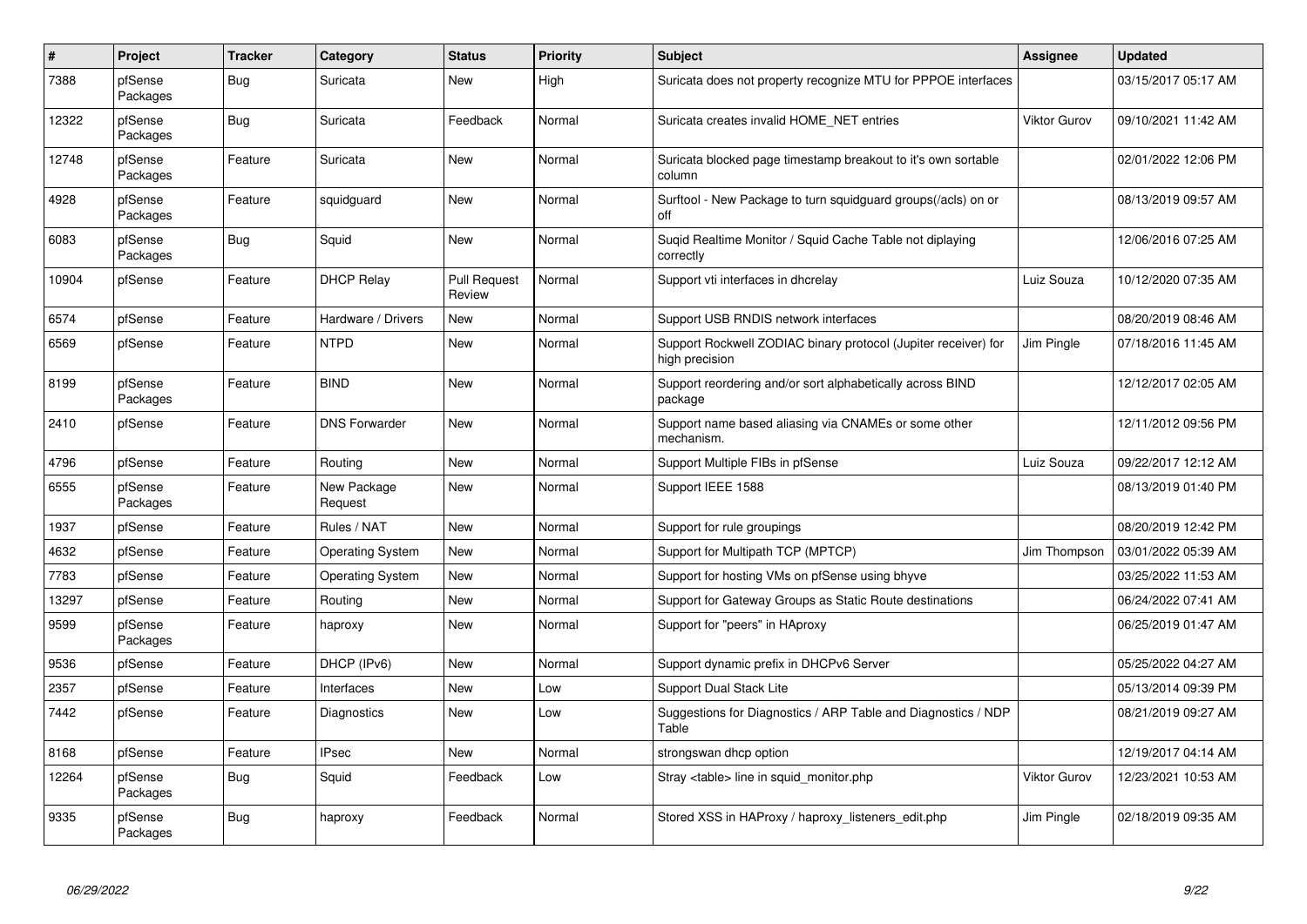| #     | Project             | <b>Tracker</b> | Category                                        | <b>Status</b> | <b>Priority</b> | Subject                                                                                                          | <b>Assignee</b>      | <b>Updated</b>      |
|-------|---------------------|----------------|-------------------------------------------------|---------------|-----------------|------------------------------------------------------------------------------------------------------------------|----------------------|---------------------|
| 10726 | pfSense             | <b>Bug</b>     | Rules / NAT                                     | New           | Normal          | Sticky-connections option is bugged - sticky-address cannot be<br>redefined                                      |                      | 11/12/2020 10:12 AM |
| 2234  | pfSense             | Bug            | Web Interface                                   | Confirmed     | Low             | Status: Traffic Graph - only shows interface's subnet                                                            |                      | 01/15/2022 08:33 PM |
| 7267  | pfSense<br>Packages | Bug            | <b>Status Traffic Totals</b>                    | New           | Normal          | Status Traffic Totals - Stacked Bar - Scale not high enough                                                      | <b>Jared Dillard</b> | 11/18/2020 07:38 AM |
| 10429 | pfSense<br>Packages | <b>Bug</b>     | <b>Status Traffic Totals</b>                    | New           | Normal          | Status Traffic Total broken 2.4.5                                                                                | Jared Dillard        | 02/27/2021 07:55 PM |
| 4451  | pfSense             | Bug            | DHCP (IPv4)                                     | <b>New</b>    | Low             | Status DHCP Leases shows double entries for static entries<br>without IP address                                 | <b>Phillip Davis</b> | 05/21/2022 04:55 PM |
| 6816  | pfSense             | Feature        | <b>IPv6 Router</b><br>Advertisements<br>(RADVD) | <b>New</b>    | Normal          | Status and/or Diagnostics page for radvd                                                                         |                      | 08/13/2019 02:35 PM |
| 8130  | pfSense             | Bug            | Traffic Graphs                                  | <b>New</b>    | Normal          | Status - Monitoring - Area chart displays traffic data differently<br>than Line or Bar charts                    |                      | 11/26/2017 01:40 PM |
| 1813  | pfSense             | Bug            | Rules / NAT                                     | Confirmed     | Normal          | Static routes on WAN interfaces overridden by route-to for<br>firewall-initiated traffic                         |                      | 11/09/2016 02:06 PM |
| 8066  | pfSense             | Bug            | Routing                                         | New           | Normal          | Static routes not applied when they go out a interface using carp                                                |                      | 11/08/2017 02:04 AM |
| 11296 | pfSense             | Bug            | Routing                                         | New           | Normal          | Static route targets may still reachable via default route when the<br>gateway they should route through is down | <b>Viktor Gurov</b>  | 06/28/2022 12:01 PM |
| 3796  | pfSense             | Bug            | Diagnostics                                     | Confirmed     | Normal          | States summary fails and is very slow with large state tables                                                    |                      | 12/11/2021 08:03 PM |
| 6220  | pfSense             | Bug            | <b>Operating System</b>                         | Confirmed     | Normal          | state mismatch with host-initiated traffic matching binat to IP not<br>locally assigned                          | Luiz Souza           | 06/08/2016 09:23 AM |
| 10513 | pfSense             | Bug            | Rules / NAT                                     | <b>New</b>    | Normal          | State issues with policy routing and HA failover                                                                 |                      | 04/21/2022 12:39 PM |
| 10572 | pfSense<br>Packages | Bug            | Squid                                           | Feedback      | Normal          | STARTTLS option is ignored                                                                                       | Viktor Gurov         | 04/22/2022 02:20 AM |
| 8313  | pfSense             | Bug            | Notifications                                   | New           | Normal          | STARTTLS auto detection not working                                                                              |                      | 04/21/2022 12:39 PM |
| 5074  | pfSense             | Feature        | Upgrade                                         | New           | Normal          | Standard release notes URLs to facilitate GUI viewing before<br>upgrade                                          |                      | 04/21/2022 12:39 PM |
| 10358 | pfSense<br>Packages | Feature        | <b>FRR</b>                                      | New           | Very Low        | <b>Stage FRR Configuration Changes</b>                                                                           |                      | 03/19/2020 06:48 AM |
| 9288  | pfSense             | Feature        | Authentication                                  | New           | Normal          | SSHGuard add pfSense signature in standard                                                                       |                      | 08/14/2019 01:19 PM |
| 11786 | pfSense             | Bug            | Services                                        | <b>New</b>    | Normal          | SSH incomplete setup and startup fail while recovering XML<br>backup in a fresh install of pfSense 2.5.0         |                      | 04/17/2021 01:36 PM |
| 12491 | pfSense<br>Packages | Feature        | squidguard                                      | New           | Normal          | squidguard: allow multiple regex                                                                                 |                      | 10/28/2021 03:30 PM |
| 8827  | pfSense<br>Packages | <b>Bug</b>     | squidguard                                      | New           | Normal          | Squidguard: ACL redirect modes 'redirect' and 'err page' send<br>unresolvable URLs to the client.                | <b>Viktor Gurov</b>  | 12/21/2021 05:49 AM |
| 5751  | pfSense<br>Packages | Bug            | squidguard                                      | New           | Normal          | SquidGuard target categories not saved when long "Domain<br>List" is provided                                    |                      | 01/10/2016 08:55 AM |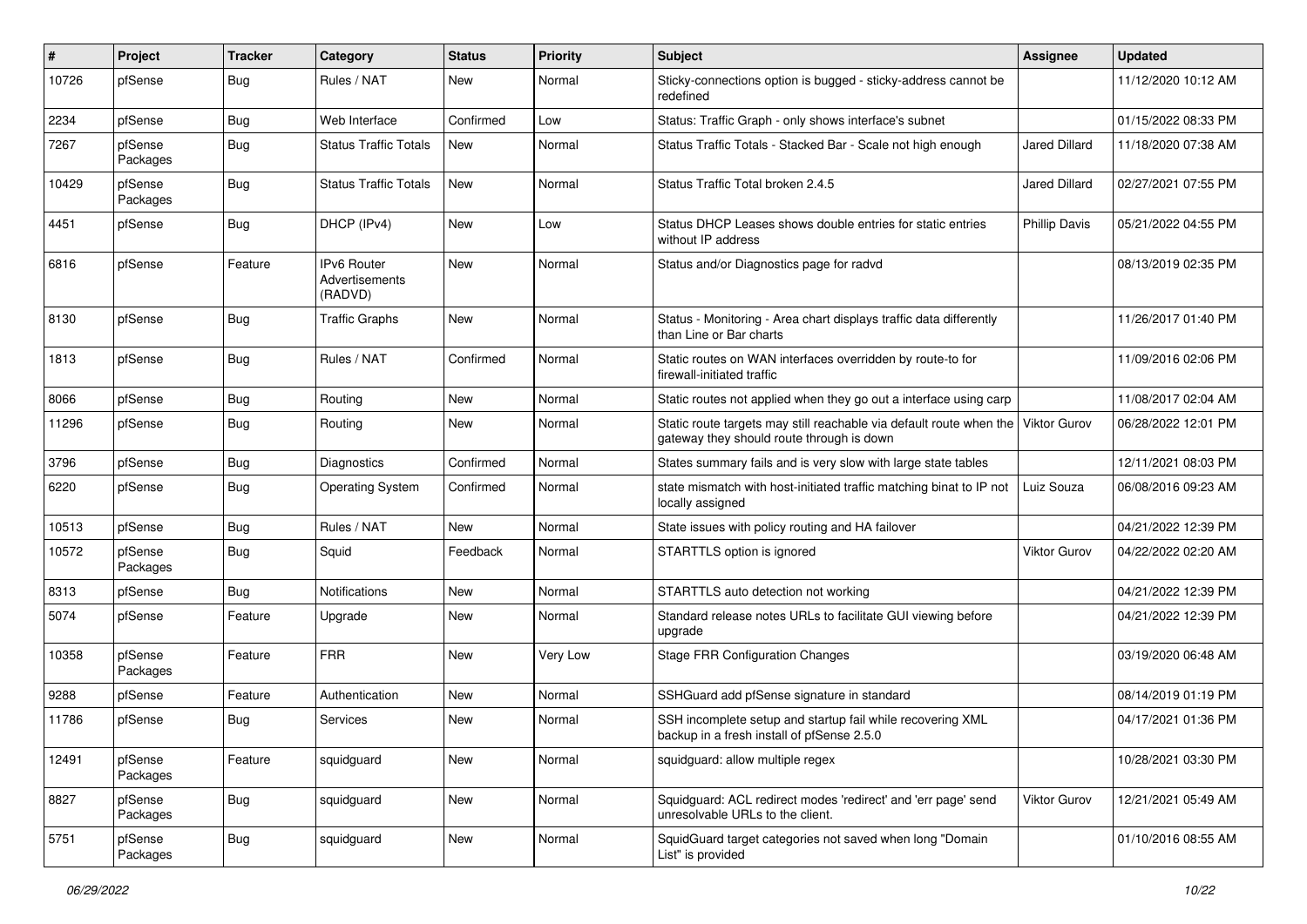| #     | Project             | <b>Tracker</b> | Category               | <b>Status</b> | Priority | Subject                                                                   | Assignee            | <b>Updated</b>      |
|-------|---------------------|----------------|------------------------|---------------|----------|---------------------------------------------------------------------------|---------------------|---------------------|
| 11434 | pfSense<br>Packages | <b>Bug</b>     | squidguard             | Feedback      | Normal   | SquidGuard over 1.16.18_11                                                |                     | 04/21/2022 12:40 PM |
| 10865 | pfSense<br>Packages | Feature        | squidguard             | New           | Normal   | squidGuard lacks options to send traffic action logs to syslog<br>server  |                     | 09/05/2020 01:21 AM |
| 10994 | pfSense<br>Packages | <b>Bug</b>     | squidguard             | New           | Low      | SquidGuard Blacklists Restore Default button does not work                |                     | 10/20/2020 12:26 PM |
| 11784 | pfSense<br>Packages | Feature        | squidguard             | New           | Normal   | squidguard auto update blacklist option                                   |                     | 04/06/2021 01:53 AM |
| 11738 | pfSense<br>Packages | Regression     | squidguard             | Feedback      | Normal   | SquidGuard 1.16.18_17 Not Filtering Blacklist No-Transparent<br>Mode      | Viktor Gurov        | 12/21/2021 05:48 AM |
| 9286  | pfSense<br>Packages | Bug            | squidguard             | New           | Normal   | squidGuard - Unable to change IP for sgerror.php URL in<br>configuration  |                     | 11/13/2019 10:07 AM |
| 9025  | pfSense<br>Packages | Bug            | squidguard             | New           | Normal   | SquidGard + Target categories                                             |                     | 10/08/2018 01:00 AM |
| 5646  | pfSense<br>Packages | Feature        | Squid                  | New           | Normal   | Squid3 package Authentication Method: Kerberos/AD                         |                     | 02/18/2019 05:34 PM |
| 10450 | pfSense<br>Packages | Bug            | Squid                  | Feedback      | Normal   | Squid reverse proxy switching peers                                       | <b>Viktor Gurov</b> | 04/22/2022 02:21 AM |
| 9762  | pfSense<br>Packages | Feature        | Squid                  | Feedback      | Normal   | Squid Reverse Proxy Change redir domain(s) to use regex                   |                     | 04/21/2022 12:40 PM |
| 7797  | pfSense<br>Packages | Bug            | Squid                  | Feedback      | Normal   | Squid Reverse Proxy alternating between destinations                      |                     | 04/21/2022 12:40 PM |
| 11200 | pfSense<br>Packages | Feature        | Squid                  | New           | Normal   | Squid reverse proxy + multiple ssl certificates                           |                     | 12/31/2020 03:50 AM |
| 9774  | pfSense<br>Packages | Feature        | Squid                  | New           | Normal   | Squid logs / remote logs                                                  |                     | 04/17/2020 06:18 AM |
| 12732 | pfSense<br>Packages | Bug            | squidguard             | New           | High     | Squid https filtering squidguard acl target list - erratic behaviour      |                     | 01/26/2022 09:11 AM |
| 10541 | pfSense<br>Packages | Feature        | Squid                  | Feedback      | Normal   | Squid failover and load balancing                                         | <b>Viktor Gurov</b> | 01/14/2021 07:34 AM |
| 12717 | pfSense<br>Packages | Todo           | Squid                  | New           | Normal   | Squid 5.x Branch                                                          |                     | 01/25/2022 06:24 PM |
| 11335 | pfSense             | Bug            | Interfaces             | New           | Normal   | Spoofing the MAC on a LAGG interface does not work for some<br>NIC types. |                     | 01/29/2021 09:10 AM |
| 7683  | pfSense<br>Packages | Feature        | New Package<br>Request | New           | Low      | Splunk Universal Forwarder Package                                        |                     | 08/19/2019 02:54 PM |
| 7648  | pfSense             | <b>Bug</b>     | CARP                   | New           | Very Low | SPAN ports on an interface renders CARP HA inoperative                    |                     | 06/14/2017 09:19 PM |
| 7260  | pfSense             | Feature        | Rules / NAT            | New           | Normal   | Source OS / p0f Database Missing Modern Operating Systems                 |                     | 04/18/2020 02:25 AM |
| 10277 | pfSense             | <b>Bug</b>     | Web Interface          | New           | Normal   | Sorting the log entries does not use year value                           |                     | 02/24/2020 07:46 AM |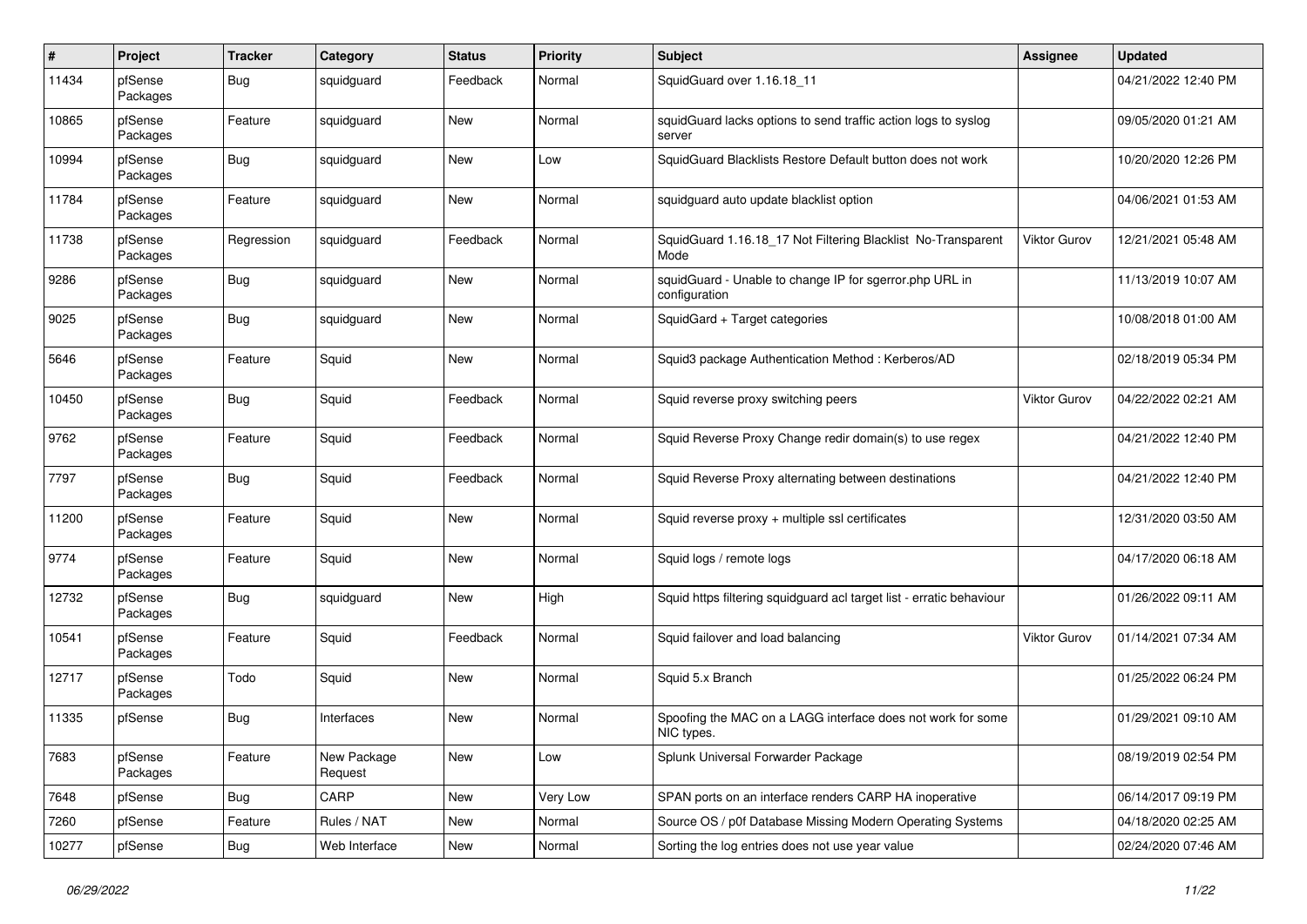| #     | <b>Project</b>      | <b>Tracker</b> | Category     | <b>Status</b>                 | Priority | <b>Subject</b>                                                                                                                          | <b>Assignee</b>     | <b>Updated</b>      |
|-------|---------------------|----------------|--------------|-------------------------------|----------|-----------------------------------------------------------------------------------------------------------------------------------------|---------------------|---------------------|
| 7172  | pfSense             | Bug            | DHCP (IPv4)  | <b>New</b>                    | Normal   | Sorting by hostname in Services > DHCP Server > LAN should<br>be "natural" (alphanumeric friendly)                                      |                     | 08/20/2019 03:47 PM |
| 9707  | pfSense<br>Packages | <b>Bug</b>     | pfBlockerNG  | New                           | Normal   | Some networks already existing in deny Feeds are not stopped<br>even if existing in custom deny list                                    |                     | 08/28/2019 10:03 AM |
| 4500  | pfSense             | Bug            | UPnP/NAT-PMP | Confirmed                     | Normal   | Some miniupnp port mappings are not displayed in the Status<br>page                                                                     |                     | 04/25/2022 12:49 PM |
| 9167  | pfSense             | Bug            | Rules / NAT  | New                           | Normal   | Some Important ICMPv6 Traffic Not Allowed by Default Rules                                                                              |                     | 08/14/2019 01:00 PM |
| 10436 | pfSense<br>Packages | <b>Bug</b>     | softflowd    | <b>New</b>                    | Normal   | softflowd no longer sends flow data after upgrade $(v0.9.9 1 -$<br>v1.0.0                                                               |                     | 06/07/2022 12:25 AM |
| 12845 | pfSense<br>Packages | Bug            | softflowd    | <b>New</b>                    | Normal   | softflowd wrong vlan tag                                                                                                                |                     | 02/21/2022 10:40 AM |
| 12683 | pfSense<br>Packages | Bug            | Snort        | Feedback                      | Normal   | snort get vpns list() does not include OpenVPN CSO                                                                                      | <b>Viktor Gurov</b> | 02/15/2022 10:47 AM |
| 13095 | pfSense<br>Packages | <b>Bug</b>     | Snort        | Feedback                      | Normal   | Snort VRT change in Shared Object Rules path name results in<br>failure to extract and update Snort Shared Object Rules when<br>enabled | <b>Bill Meeks</b>   | 04/25/2022 12:22 PM |
| 12979 | pfSense<br>Packages | Bug            | Snort        | <b>Pull Request</b><br>Review | High     | Snort Rules Update Process Using Deprecated FreeBSD<br><b>Subdirectory Name</b>                                                         | <b>Bill Meeks</b>   | 03/24/2022 09:02 AM |
| 9895  | pfSense<br>Packages | Bug            | Snort        | New                           | Normal   | snort reinstallation failed                                                                                                             |                     | 06/23/2021 08:01 AM |
| 6988  | pfSense<br>Packages | Bug            | Snort        | New                           | High     | SNORT Package PHP memory error                                                                                                          |                     | 06/28/2018 10:00 PM |
| 7414  | pfSense<br>Packages | Feature        | Snort        | <b>New</b>                    | Normal   | snort needs automated refresh on ip change                                                                                              |                     | 08/20/2019 08:55 AM |
| 7535  | pfSense<br>Packages | Feature        | Snort        | <b>New</b>                    | Normal   | Snort messages filling System / General. Should have its own<br>log.                                                                    |                     | 02/18/2019 05:29 PM |
| 10606 | pfSense<br>Packages | Bug            | Snort        | New                           | Normal   | Snort Inline stopped working after upgrade to FreeBSD 12.1<br>(network traffic blocked after heavy load randomly)                       |                     | 05/28/2020 10:06 AM |
| 9289  | pfSense<br>Packages | Feature        | Snort        | <b>New</b>                    | Normal   | Snort enable react                                                                                                                      |                     | 03/16/2019 09:04 PM |
| 6831  | pfSense<br>Packages | Feature        | Snort        | <b>New</b>                    | Normal   | Snort does not support aliases containing FQDN                                                                                          |                     | 07/11/2020 12:51 PM |
| 11579 | pfSense<br>Packages | Feature        | Snort        | <b>New</b>                    | Normal   | Snort alerts or blocks trigger notifications                                                                                            |                     | 03/01/2021 03:26 AM |
| 10989 | pfSense<br>Packages | <b>Bug</b>     | Snort        | New                           | Low      | Snort alert page has hidden characters in IPv6 address                                                                                  |                     | 10/17/2020 04:06 PM |
| 11479 | pfSense<br>Packages | Bug            | snmptt       | <b>New</b>                    | Normal   | snmptt 1.4.2 does not work in daemon mode                                                                                               |                     | 02/20/2021 04:37 PM |
| 5922  | pfSense             | Feature        | <b>SNMP</b>  | New                           | Normal   | SNMP - enable SNMP v3 functionality                                                                                                     | Viktor Gurov        | 03/02/2022 02:40 PM |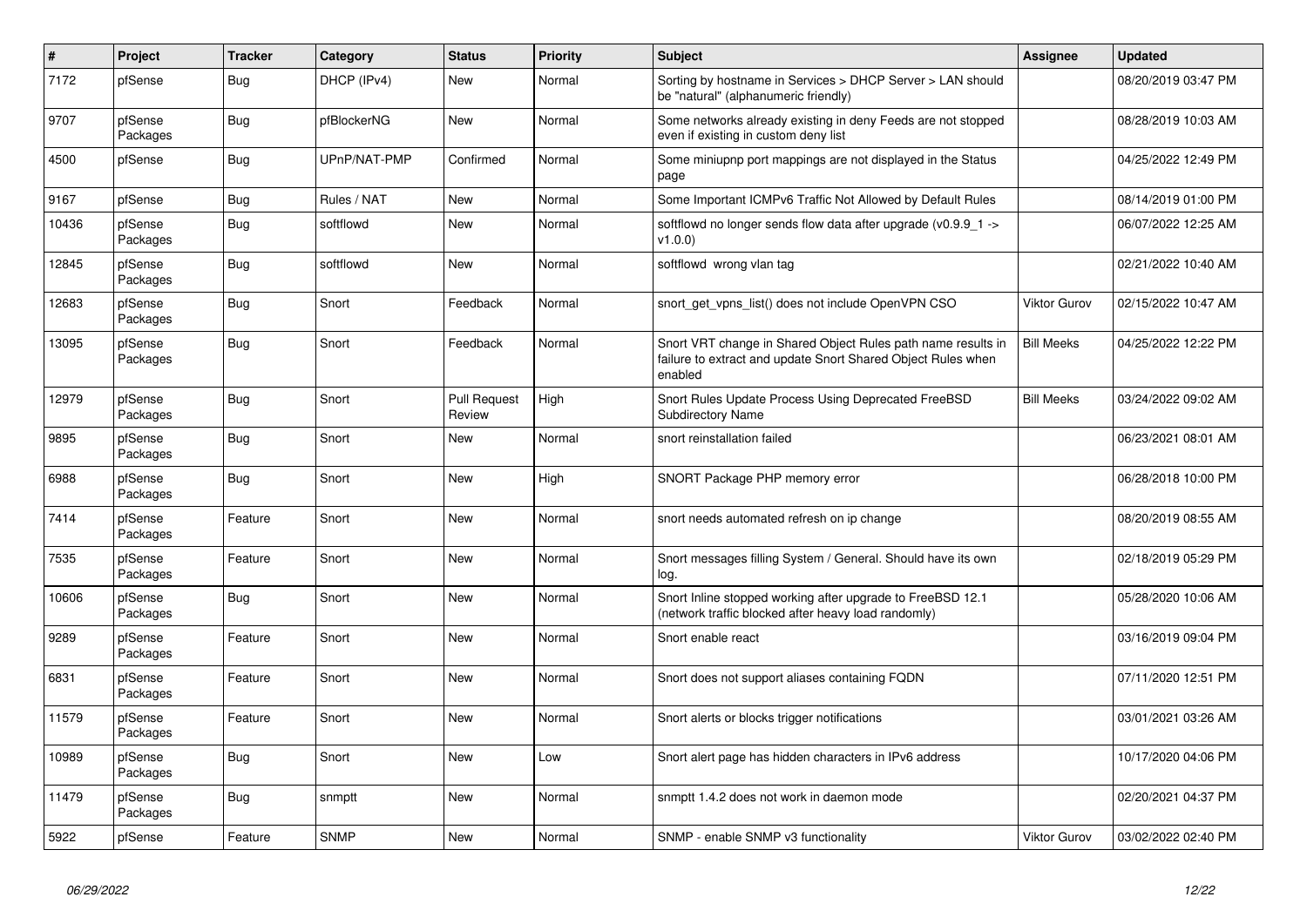| $\pmb{\#}$ | Project             | <b>Tracker</b> | Category                 | <b>Status</b> | <b>Priority</b> | <b>Subject</b>                                                                                          | <b>Assignee</b>      | <b>Updated</b>      |
|------------|---------------------|----------------|--------------------------|---------------|-----------------|---------------------------------------------------------------------------------------------------------|----------------------|---------------------|
| 11411      | pfSense<br>Packages | Feature        | New Package<br>Request   | New           | Normal          | Smokeping as a default latency measurement tool                                                         |                      | 02/12/2021 09:29 PM |
| 12369      | pfSense<br>Packages | Feature        | Mail report              | <b>New</b>    | Low             | Skip If No Content issue                                                                                |                      | 09/14/2021 06:40 AM |
| 8349       | pfSense             | Feature        | <b>Traffic Graphs</b>    | <b>New</b>    | Normal          | Show the actual numerical information (upload/download<br>speeds) in the traffic graph dashboard widget | <b>Jared Dillard</b> | 02/28/2018 09:42 AM |
| 9852       | pfSense<br>Packages | Feature        | Suricata                 | Feedback      | Normal          | show File-Store directory listing                                                                       | <b>Viktor Gurov</b>  | 08/20/2021 07:52 AM |
| 12789      | pfSense<br>Packages | Feature        | <b>ACME</b>              | New           | Very Low        | Show expiration date of certificates in the ACME package list                                           |                      | 02/14/2022 09:20 AM |
| 9574       | pfSense             | Feature        | Package System           | New           | Normal          | Show changelog at package upgrade                                                                       |                      | 06/02/2019 04:35 AM |
| 7398       | pfSense             | Feature        | <b>Traffic Graphs</b>    | Assigned      | Normal          | Show average value of bandwidth in/out on Dashboard trafic<br>graph                                     | <b>Jared Dillard</b> | 08/21/2019 08:56 AM |
| 2049       | pfSense             | Feature        | Rules / NAT              | <b>New</b>    | Normal          | Show Auto Generated Rules and Use them to turn features<br>on/off when applicable                       |                      | 08/20/2019 03:37 PM |
| 4292       | pfSense             | Feature        | <b>RRD Graphs</b>        | <b>New</b>    | Normal          | Show 95th Percentile for IPv6 Traffic in RRD Graphs                                                     |                      | 01/25/2015 02:24 PM |
| 6500       | pfSense             | Feature        | Package System           | New           | Normal          | Should be a way to determine which packages are available<br>without having to update/install           |                      | 06/17/2016 05:34 PM |
| 1219       | pfSense             | Feature        | Developer Tools          | New           | Low             | Ship DTRACE enabled kernels in the images                                                               |                      | 07/26/2017 03:14 AM |
| 10584      | pfSense             | Bug            | Hardware / Drivers       | <b>New</b>    | Normal          | SG-3100 with M.2: shutdown instead of reboot                                                            |                      | 07/21/2020 03:08 AM |
| 13206      | pfSense Plus        | Bug            | Hardware / Drivers       | <b>New</b>    | Normal          | SG-3100 LED GPIO hangs                                                                                  |                      | 06/11/2022 07:01 PM |
| 11871      | pfSense Docs        | Correction     | Products                 | New           | Normal          | SG-2100 must be manually power cycled after installation                                                |                      | 10/07/2021 02:19 PM |
| 3087       | pfSense             | Feature        | Web Interface            | New           | Normal          | Setup Wizard does not include IPv6 options for interfaces                                               |                      | 07/10/2013 06:19 PM |
| 5080       | pfSense             | Feature        | DHCP (IPv4)              | <b>New</b>    | Normal          | Settings tab under Services>DHCP Server                                                                 |                      | 08/13/2019 12:53 PM |
| 4428       | pfSense             | Bug            | Interfaces               | Confirmed     | Normal          | Setting media option on em(4) leads to infinite link cycling                                            |                      | 07/06/2016 12:45 AM |
| 13255      | pfSense<br>Packages | Todo           | OpenVPN Client<br>Export | New           | Normal          | Set PKCS#12 algorithm when exporting OpenVPN ZIP or<br>Windows bundles                                  | Jim Pingle           | 06/08/2022 10:37 AM |
| 12811      | pfSense             | Bug            | Gateway Monitoring       | New           | Normal          | Services are not restarted when PPP interfaces connect                                                  | Jim Pingle           | 06/28/2022 12:01 PM |
| 11490      | pfSense<br>Packages | Bug            | Service Watchdog         | New           | Very Low        | Service Watchdog - Impacts Reboots and Package Updates                                                  |                      | 02/22/2021 12:07 PM |
| 10802      | pfSense             | Feature        | DHCP (IPv4)              | New           | Very Low        | Seperator for DHCP Static Mapped leases                                                                 |                      | 07/31/2020 10:30 AM |
| 9680       | pfSense             | Feature        | <b>DHCP Relay</b>        | New           | Normal          | Seperate DHCP Server and relay per interface                                                            |                      | 02/27/2020 10:47 AM |
| 13292      | pfSense<br>Packages | Feature        | <b>ACME</b>              | New           | Normal          | Separator                                                                                               |                      | 06/21/2022 12:06 PM |
| 11324      | pfSense             | Feature        | Logging                  | New           | Normal          | Separate syslog "Remote log servers" Parameters                                                         |                      | 01/27/2021 10:47 AM |
| 9700       | pfSense<br>Packages | Feature        | Squid                    | Feedback      | Normal          | Secure Squid HTTPS Proxy                                                                                |                      | 01/25/2022 06:39 PM |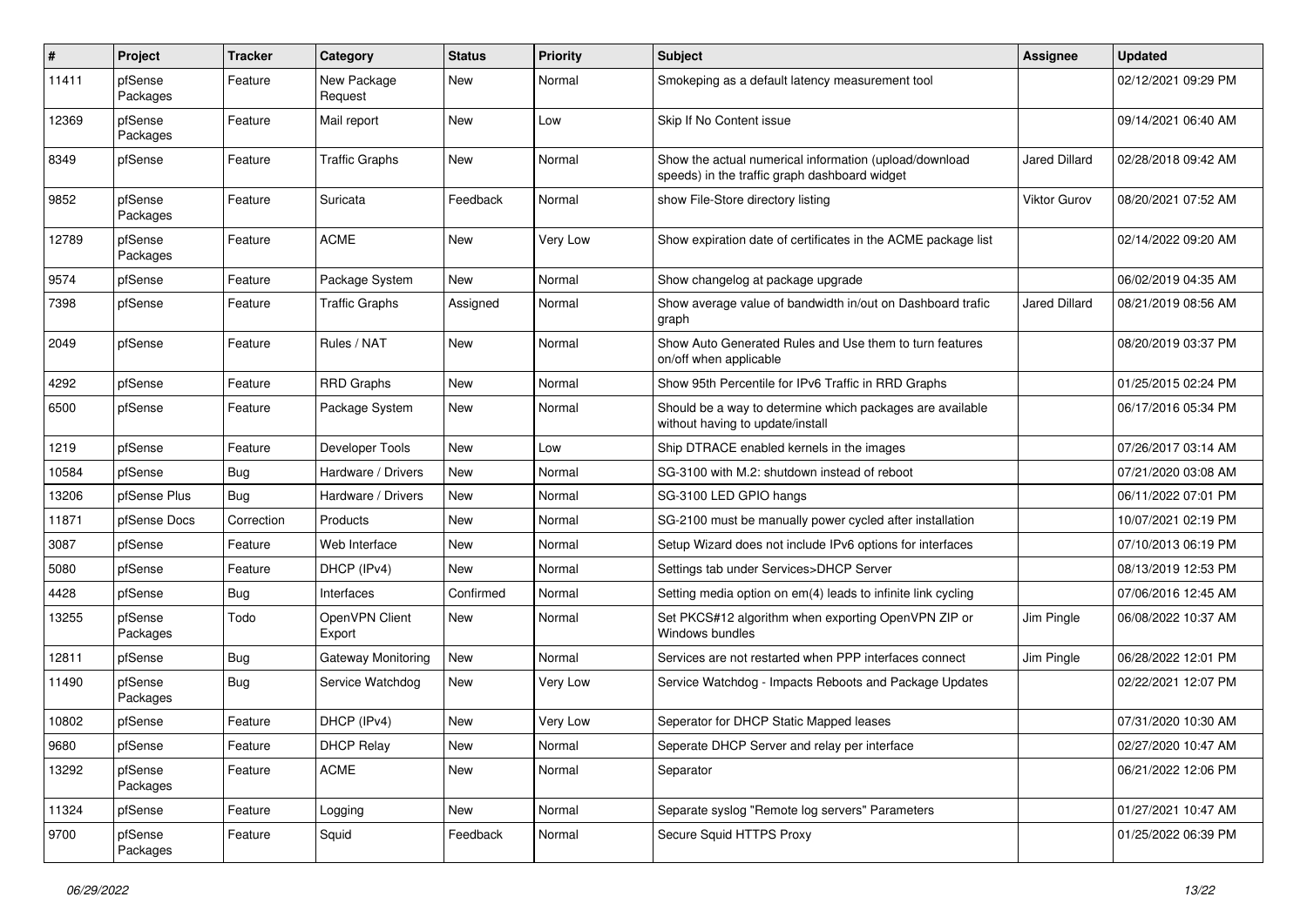| $\pmb{\#}$ | Project             | <b>Tracker</b> | Category                     | <b>Status</b>                 | <b>Priority</b> | <b>Subject</b>                                                                            | Assignee             | <b>Updated</b>      |
|------------|---------------------|----------------|------------------------------|-------------------------------|-----------------|-------------------------------------------------------------------------------------------|----------------------|---------------------|
| 13258      | pfSense             | Bug            | Console Menu                 | <b>Pull Request</b><br>Review | Low             | secret menu option 100                                                                    | Jim Pingle           | 06/28/2022 12:01 PM |
| 11746      | pfSense<br>Packages | <b>Bug</b>     | FreeRADIUS                   | Feedback                      | Normal          | Second LDAP server configuration misses the ipaNThash<br>control attribute                | <b>Viktor Gurov</b>  | 07/14/2021 01:44 PM |
| 9717       | pfSense             | Feature        | Web Interface                | <b>New</b>                    | Low             | Search box for pfsense?                                                                   |                      | 07/05/2020 02:14 PM |
| 13179      | pfSense<br>Packages | Feature        | pfBlockerNG                  | <b>New</b>                    | High            | Search based on CIDR                                                                      |                      | 05/17/2022 09:45 AM |
| 8929       | pfSense             | Feature        | Web Interface                | New                           | Normal          | Scroll bar css dark theme                                                                 |                      | 08/14/2019 12:16 PM |
| 3424       | pfSense<br>Packages | Feature        | New Package<br>Request       | New                           | Normal          | <b>SCEP</b> server                                                                        |                      | 08/13/2019 10:02 AM |
| 7385       | pfSense             | Todo           | Web Interface                | <b>New</b>                    | Normal          | Sanitize PHP includes                                                                     |                      | 08/13/2019 03:22 PM |
| 11920      | pfSense Plus        | Feature        | Authentication               | New                           | Normal          | SAML Authentication for pfSense (VPN and webConfigurator)                                 |                      | 05/14/2021 12:56 AM |
| 11248      | pfSense<br>Packages | Feature        | squidguard                   | Feedback                      | Normal          | SafeSearch update                                                                         | <b>Viktor Gurov</b>  | 01/28/2021 10:01 AM |
| 11155      | pfSense<br>Packages | Feature        | pfBlockerNG                  | Feedback                      | Normal          | SafeSearch AAAA                                                                           | <b>Viktor Gurov</b>  | 02/05/2021 04:54 AM |
| 5367       | pfSense             | Bug            | Web Interface                | New                           | Normal          | Safari repeatedly tries to reload dashboard                                               | <b>Jared Dillard</b> | 08/22/2016 11:08 AM |
| 13249      | pfSense             | <b>Bug</b>     | Console Menu                 | New                           | Normal          | Running playback comands multiple times results in PHP error                              |                      | 06/06/2022 07:02 AM |
| 12963      | pfSense<br>Packages | Feature        | Nmap                         | Feedback                      | Normal          | Run nmap scans in the background                                                          | Jim Pingle           | 06/06/2022 06:55 PM |
| 9887       | pfSense             | <b>Bug</b>     | Rules / NAT                  | <b>New</b>                    | Low             | Rule separator positions change when deleting multiple rules                              |                      | 06/28/2022 12:01 PM |
| 12643      | pfSense<br>Packages | Regression     | Suricata                     | Feedback                      | Normal          | Rule categories are cleared after clicking the save button on the<br>Global Settings page |                      | 12/30/2021 03:44 AM |
| 2138       | pfSense             | <b>Bug</b>     | <b>RRD Graphs</b>            | <b>New</b>                    | Normal          | RRD Wireless graph broken in BSS mode                                                     |                      | 02/06/2016 04:59 AM |
| 12865      | pfSense<br>Packages | Todo           | <b>RRD Summary</b>           | Feedback                      | Normal          | <b>RRD Summary improvements</b>                                                           | <b>Viktor Gurov</b>  | 03/04/2022 12:20 PM |
| 12338      | pfSense<br>Packages | <b>Bug</b>     | <b>RRD Summary</b>           | New                           | Normal          | RRD Summary does not report data on 3100                                                  |                      | 04/15/2022 02:54 PM |
| 2024       | pfSense             | Feature        | Package System               | <b>New</b>                    | Normal          | RRD Graphs for packages                                                                   |                      | 08/13/2019 12:24 PM |
| 5849       | pfSense             | <b>Bug</b>     | CARP                         | <b>New</b>                    | Normal          | Routing fail on CARP IPsec                                                                |                      | 12/18/2021 04:41 PM |
| 11823      | pfSense<br>Packages | Feature        | <b>FRR</b>                   | New                           | Normal          | Route handling enhancements                                                               |                      | 04/19/2021 06:23 PM |
| 12653      | pfSense<br>Packages | Regression     | <b>FRR</b>                   | Feedback                      | Normal          | RIP related startup error                                                                 | Viktor Gurov         | 12/30/2021 08:37 AM |
| 9253       | pfSense             | Feature        | User Manager /<br>Privileges | <b>New</b>                    | Normal          | RFE: True View-Only WebCFG options                                                        |                      | 08/21/2019 09:21 AM |
| 12091      | pfSense             | Feature        | Authentication               | New                           | Normal          | RFE: Add support for sssd authentication                                                  |                      | 12/10/2021 04:55 PM |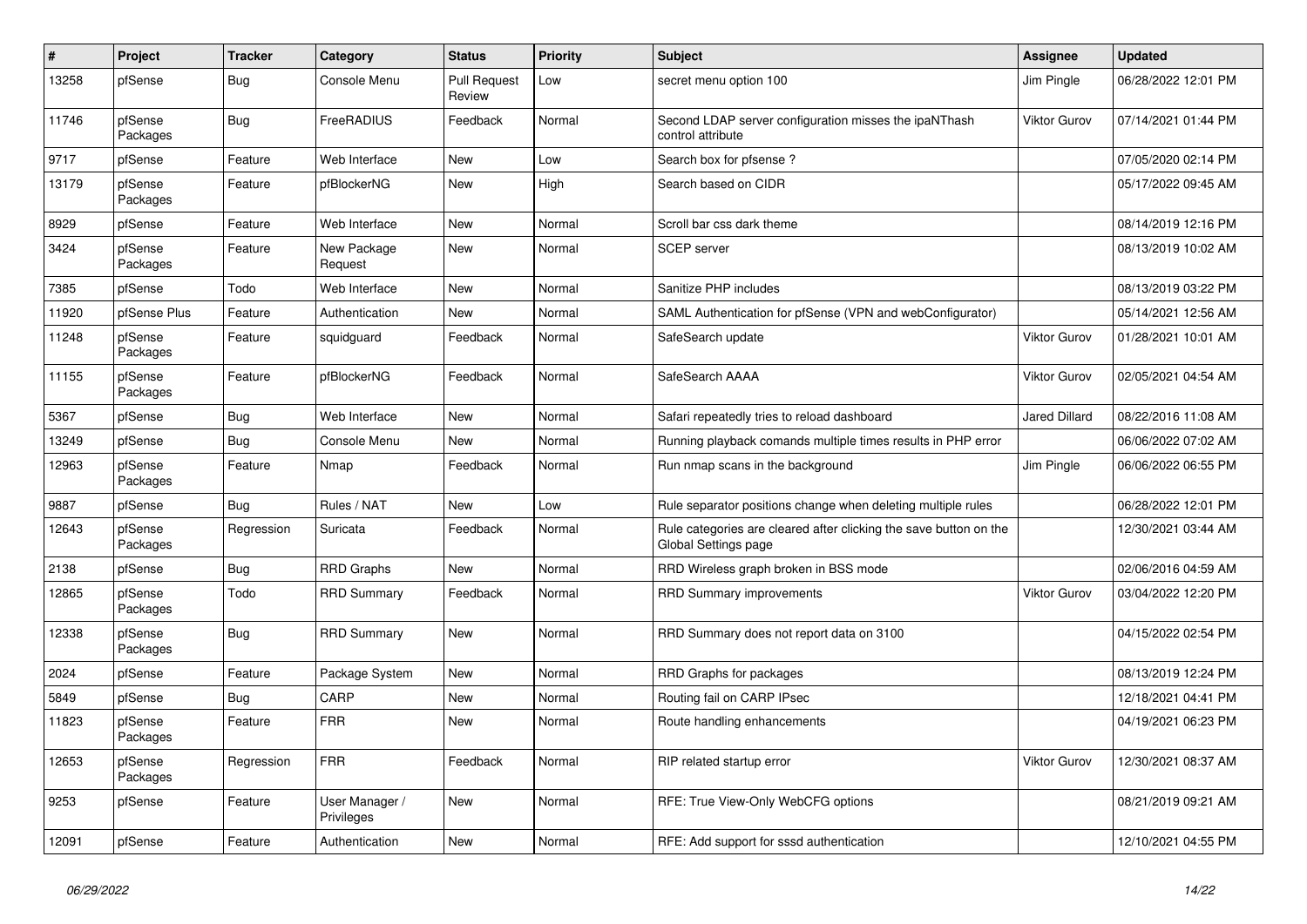| #     | Project             | <b>Tracker</b> | Category                        | <b>Status</b> | <b>Priority</b> | <b>Subject</b>                                                                                         | <b>Assignee</b>      | <b>Updated</b>      |
|-------|---------------------|----------------|---------------------------------|---------------|-----------------|--------------------------------------------------------------------------------------------------------|----------------------|---------------------|
| 13091 | pfSense             | Feature        | OpenVPN                         | New           | Normal          | RFE: Ability to specify the order of OpenVPN Authentication<br>servers                                 |                      | 04/22/2022 04:30 PM |
| 9575  | pfSense             | Feature        | DHCP (IPv6)                     | <b>New</b>    | Very Low        | RFC 7078 - Distributing Address Selection Policy Using<br>DHCP <sub>v6</sub>                           |                      | 08/14/2019 02:39 PM |
| 6544  | pfSense             | Feature        | DHCP (IPv4)                     | <b>New</b>    | Very Low        | RFC 3046 DHCP Option 82 support (and RFC 3315/4649/4580<br>for IPv6)                                   |                      | 07/13/2020 02:14 AM |
| 8274  | pfSense             | Feature        | <b>Traffic Graphs</b>           | <b>New</b>    | Normal          | Reverse Inverse Traffic Graph View                                                                     | <b>Jared Dillard</b> | 08/14/2019 10:31 AM |
| 385   | pfSense             | Feature        | <b>Captive Portal</b>           | New           | Normal          | Reverse captive portal                                                                                 |                      | 08/13/2019 12:23 PM |
| 9348  | pfSense<br>Packages | <b>Bug</b>     | <b>ACME</b>                     | New           | Normal          | Results of Acme certificate issuance/renewal are not properly<br>formatted                             |                      | 02/22/2019 12:08 PM |
| 1738  | pfSense             | Bug            | Backup / Restore                | New           | Very Low        | Restore fails when username in backup is not matching                                                  |                      | 12/11/2021 07:51 PM |
| 7964  | pfSense             | <b>Bug</b>     | Multi-WAN                       | New           | Normal          | Restart openypn on gateway switching                                                                   |                      | 08/19/2019 12:35 PM |
| 6361  | pfSense             | Bug            | Web Interface                   | <b>New</b>    | Low             | Responsive Mobile Menu issue                                                                           |                      | 05/16/2016 12:09 PM |
| 1307  | pfSense             | Feature        | Web Interface                   | New           | Normal          | Request: Option To Resolve Addresses in State Table Summary                                            |                      | 02/06/2016 04:58 AM |
| 10401 | pfSense             | Feature        | Dashboard                       | New           | Normal          | Request: ability to sort/separate stopped/running Service(s) on<br>Dashboard -> Services Status widget |                      | 03/31/2020 04:48 PM |
| 10347 | pfSense<br>Packages | Feature        | OpenVPN Client<br>Export        | New           | Normal          | Request to add pull-filter                                                                             |                      | 07/29/2020 08:11 AM |
| 9130  | pfSense             | Feature        | DHCP (IPv4)                     | New           | Normal          | Request ID [#INC-16195]: DHCP - PXE Boot                                                               |                      | 09/10/2020 01:39 PM |
| 10188 | pfSense<br>Packages | Bug            | pfBlockerNG                     | New           | Normal          | Reputation tab is not working                                                                          |                      | 01/24/2020 10:06 AM |
| 2676  | pfSense             | Feature        | Rules / NAT                     | <b>New</b>    | Normal          | Reply-to option in firewall rule                                                                       |                      | 05/05/2017 03:15 PM |
| 5813  | pfSense             | Feature        | <b>Traffic Shaper</b><br>(ALTQ) | New           | Normal          | Replacement of layer7 filter                                                                           |                      | 02/18/2017 05:08 PM |
| 11856 | pfSense             | Feature        | Diagnostics                     | New           | Normal          | Replace/add Alias or DNS names for known LAN addresses in<br>the State table                           |                      | 04/27/2021 08:01 AM |
| 10312 | pfSense             | Feature        | Rules / NAT                     | New           | Low             | Reordering of NAT rules without dragging                                                               |                      | 03/03/2020 07:28 AM |
| 10651 | pfSense             | Feature        | OpenVPN                         | New           | Normal          | Remove/replace deprecated OpenVPN options                                                              |                      | 06/10/2020 11:32 AM |
| 10995 | pfSense             | Feature        | <b>Operating System</b>         | New           | Low             | Remove VMware MSI-X from the PCI blacklist.                                                            |                      | 10/20/2020 11:40 AM |
| 13196 | pfSense<br>Packages | Feature        | pfBlockerNG                     | New           | Normal          | remove NoVirusThanks feed                                                                              |                      | 05/23/2022 06:05 AM |
| 12351 | pfSense<br>Packages | Todo           | pfBlockerNG                     | Feedback      | Normal          | Remove non-functional feeds                                                                            | Viktor Gurov         | 02/04/2022 02:29 PM |
| 13194 | pfSense<br>Packages | <b>Bug</b>     | pfBlockerNG                     | New           | Normal          | Remove dead Malc0de feed                                                                               |                      | 05/23/2022 05:16 AM |
| 2099  | pfSense             | Todo           | CARP                            | New           | Normal          | Remove "queue" from CARP traffic                                                                       |                      | 01/19/2012 10:59 AM |
| 2276  | pfSense             | Feature        | Certificates                    | New           | Normal          | Remote CRL fetch support                                                                               |                      | 02/06/2016 04:14 AM |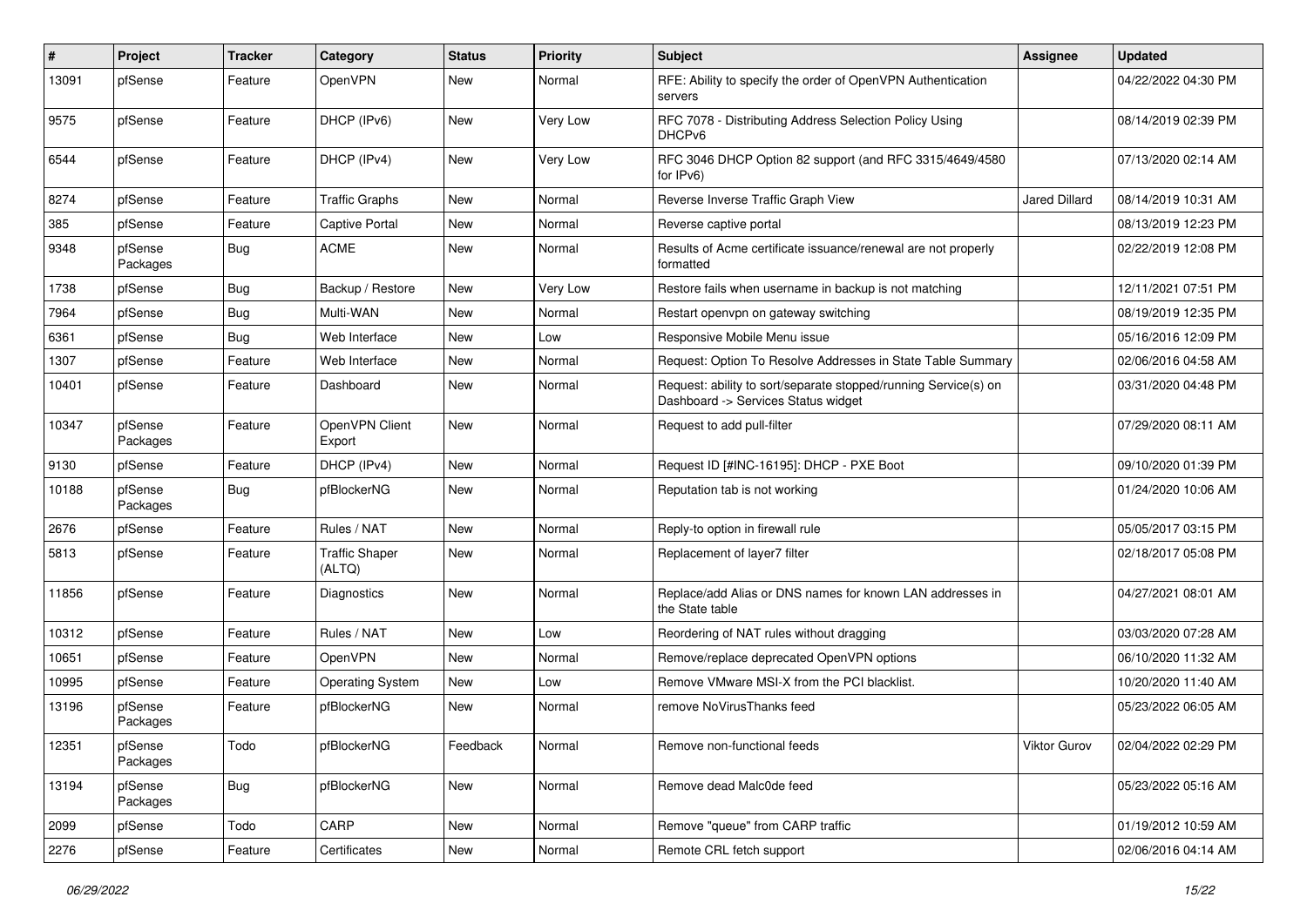| #     | Project             | <b>Tracker</b> | Category                                        | <b>Status</b> | <b>Priority</b> | Subject                                                                                                  | <b>Assignee</b>    | <b>Updated</b>      |
|-------|---------------------|----------------|-------------------------------------------------|---------------|-----------------|----------------------------------------------------------------------------------------------------------|--------------------|---------------------|
| 12679 | pfSense             | Feature        | Interfaces                                      | New           | Normal          | Remind user to update DHCPv6 range when changing interface<br>IPv6 prefix                                |                    | 01/12/2022 07:36 AM |
| 6554  | pfSense             | Feature        | <b>NTPD</b>                                     | New           | Normal          | Reintroduce NTP mode7 for IEEE 1588 PTPd interop                                                         |                    | 08/13/2019 01:40 PM |
| 6283  | pfSense             | Feature        | DHCP (IPv6)                                     | New           | Normal          | Register DHCPv6 leases with DNS resolver                                                                 |                    | 08/21/2019 10:48 AM |
| 13252 | pfSense             | <b>Bug</b>     | Upgrade                                         | <b>New</b>    | Normal          | reduce frequency of php-fpm socket connection attempts from<br>check reload status                       |                    | 06/12/2022 11:11 AM |
| 11185 | pfSense<br>Packages | Bug            | ntop                                            | Feedback      | Normal          | Redis service stopping before NtopNg                                                                     |                    | 04/21/2022 12:40 PM |
| 13228 | pfSense             | <b>Bug</b>     | Interfaces                                      | New           | Normal          | Recovering interface gateway may not be added back into<br>gateway groups and rules when expected        | Jim Pingle         | 06/28/2022 12:01 PM |
| 4646  | pfSense             | Feature        | Dashboard                                       | <b>New</b>    | Normal          | Recover valuable vertical screen real estate in dashboard                                                |                    | 04/20/2015 07:46 PM |
| 12813 | pfSense             | Feature        | Installer                                       | New           | Low             | Recover extra data in the installer                                                                      |                    | 02/17/2022 07:52 AM |
| 12343 | pfSense             | Feature        | Diagnostics                                     | <b>New</b>    | Low             | Real time traffic monitoring                                                                             |                    | 09/06/2021 01:26 PM |
| 12013 | pfSense             | Bug            | Logging                                         | New           | Low             | Reading log data is inefficient in certain cases                                                         |                    | 06/08/2021 07:35 AM |
| 10980 | pfSense             | <b>Bug</b>     | <b>Operating System</b>                         | <b>New</b>    | Normal          | rc.local is executed at login by rc.initial, and not at boot time.                                       |                    | 10/19/2020 09:39 AM |
| 6605  | pfSense             | <b>Bug</b>     | Interfaces                                      | Confirmed     | Normal          | rc.linkup logic issues with actions taken                                                                |                    | 07/12/2016 07:46 PM |
| 11093 | pfSense             | <b>Bug</b>     | Wireless                                        | <b>New</b>    | Low             | ral(4) driver non-functional in arm64                                                                    |                    | 11/21/2020 10:45 AM |
| 10714 | pfSense             | <b>Bug</b>     | DHCP (IPv6)                                     | New           | Normal          | radvd only gives out the prefix of the "first" IPv6 address of an<br>interface                           |                    | 10/06/2020 01:03 PM |
| 7737  | pfSense             | <b>Bug</b>     | IPv6 Router<br>Advertisements<br>(RADVD)        | New           | Normal          | radvd error message                                                                                      |                    | 08/13/2019 09:41 AM |
| 8831  | pfSense             | <b>Bug</b>     | <b>IPv6 Router</b><br>Advertisements<br>(RADVD) | New           | Very High       | Radvd causes latency spikes                                                                              |                    | 04/19/2021 04:51 AM |
| 6873  | pfSense             | Bug            | DHCP (IPv6)                                     | <b>New</b>    | Low             | radvd - Too many addresses in RDNSS section when previously<br>using DHCPv6                              | Dominic<br>McKeown | 06/06/2018 10:45 AM |
| 3718  | pfSense             | Feature        | <b>IPv6 Router</b><br>Advertisements<br>(RADVD) | <b>New</b>    | Normal          | radvd - enhancement proposal: ability to advertise routes and<br>some fixes - patches attached           |                    | 03/22/2020 02:59 PM |
| 8264  | pfSense<br>Packages | <b>Bug</b>     | FreeRADIUS                                      | <b>New</b>    | Normal          | Radiusd restart on WAN change results in freeradius not running<br>(and possible solution)               |                    | 04/21/2022 12:39 PM |
| 5652  | pfSense             | <b>Bug</b>     | Authentication                                  | New           | Normal          | Radius IETF Class Group Assignment - Incorrect Standard                                                  |                    | 08/13/2019 01:39 PM |
| 4154  | pfSense             | Bug            | User Manager /<br>Privileges                    | Confirmed     | Normal          | RADIUS authentication not working over IPv6                                                              |                    | 04/21/2022 12:39 PM |
| 10352 | pfSense             | <b>Bug</b>     | Authentication                                  | New           | Very Low        | RADIUS authentication fails with MSCHAPv1 or MSCHAPv2<br>when passwords contain international characters |                    | 06/20/2022 04:04 PM |
| 1434  | pfSense             | Feature        | OpenVPN                                         | New           | Normal          | Radius Accounting in OpenVPN                                                                             |                    | 05/04/2013 03:06 PM |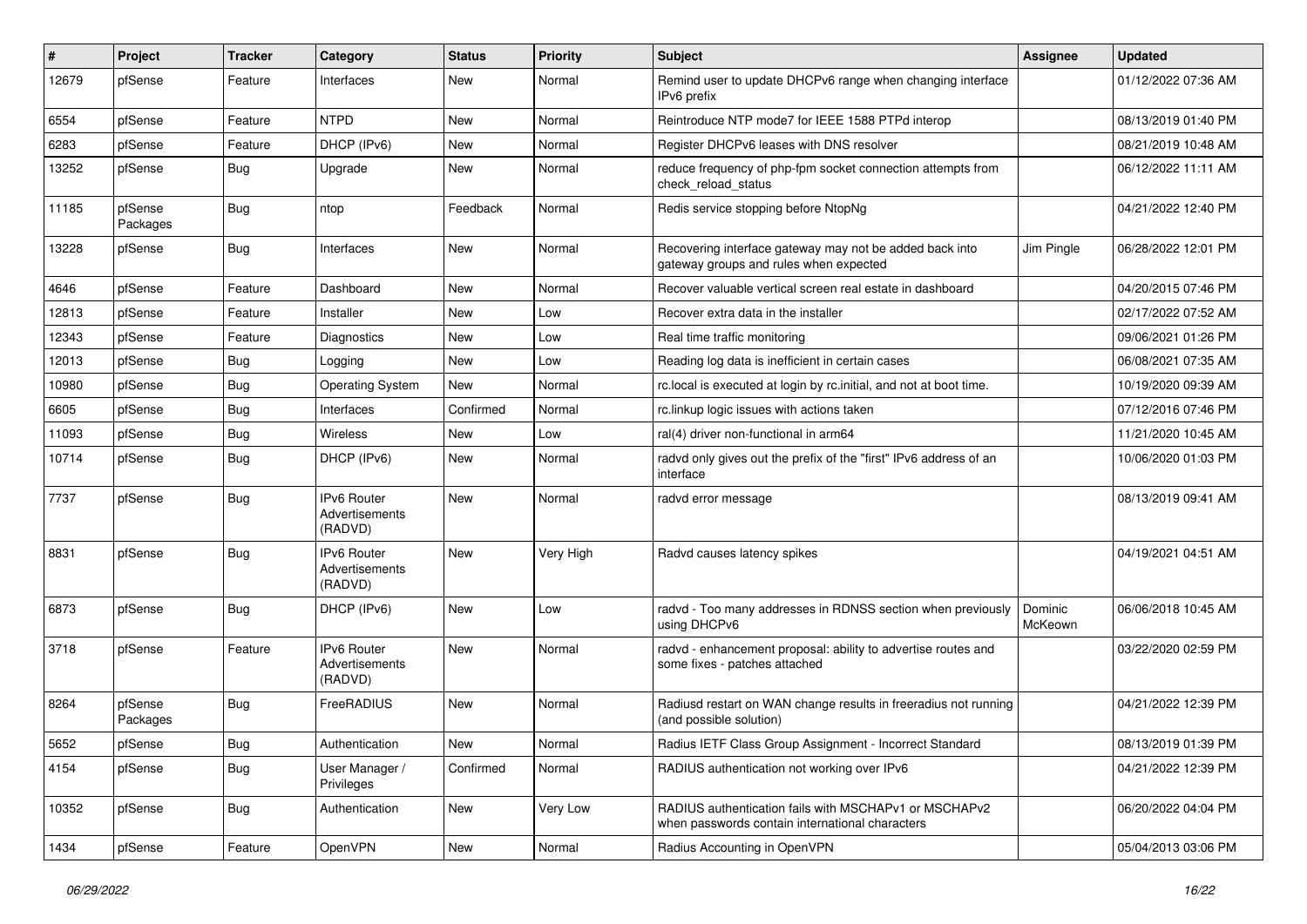| $\vert$ # | Project             | <b>Tracker</b> | Category                                        | <b>Status</b>                 | Priority | <b>Subject</b>                                                                                  | Assignee          | <b>Updated</b>      |
|-----------|---------------------|----------------|-------------------------------------------------|-------------------------------|----------|-------------------------------------------------------------------------------------------------|-------------------|---------------------|
| 12730     | pfSense             | <b>Bug</b>     | Captive Portal                                  | New                           | Normal   | RADIUS accounting does not work if WAN is down                                                  |                   | 01/26/2022 05:13 AM |
| 6186      | pfSense             | Bug            | Services                                        | <b>New</b>                    | Normal   | race conditions in service startup                                                              |                   | 04/21/2022 12:39 PM |
| 4470      | pfSense             | Feature        | <b>IPv6 Router</b><br>Advertisements<br>(RADVD) | New                           | Normal   | RA page in GUI                                                                                  |                   | 08/20/2019 12:20 PM |
| 8712      | pfSense             | Feature        | <b>Traffic Shaper</b><br>(ALTQ)                 | New                           | Normal   | QOS on ipsec links                                                                              |                   | 06/22/2020 06:27 AM |
| 8770      | pfSense             | <b>Bug</b>     | Interfaces                                      | <b>New</b>                    | Normal   | QinQ interfaces always show as active                                                           |                   | 02/01/2020 09:47 AM |
| 12179     | pfSense<br>Packages | Feature        | qemu-guest-agent                                | New                           | Normal   | QEMU package                                                                                    |                   | 07/30/2021 08:02 AM |
| 13197     | pfSense<br>Packages | Feature        | pfBlockerNG                                     | <b>New</b>                    | Normal   | Put a Single donation link and a proper patreon lin in the<br>pfBlocker Support Banner / Widget |                   | 05/23/2022 05:35 AM |
| 7244      | pfSense             | Feature        | Developer Tools                                 | <b>New</b>                    | Normal   | Publish pfsense as a Vagrant Basebox                                                            |                   | 01/29/2019 04:09 AM |
| 9293      | pfSense             | Feature        | Web Interface                                   | <b>New</b>                    | Low      | Provide WebUI message (banner) prior to login                                                   |                   | 08/14/2019 02:39 PM |
| 7212      | pfSense             | Feature        | Hardware / Drivers                              | New                           | Normal   | Provide Driver for SG-1000 Crypto Accelerator                                                   | Luiz Souza        | 08/20/2019 08:46 AM |
| 8087      | pfSense             | <b>Bug</b>     | Authentication                                  | <b>New</b>                    | Normal   | Provide Calling-Station-ID to RADIUS backed VPN connections                                     |                   | 06/06/2020 05:36 AM |
| 10581     | pfSense             | Feature        | Logging                                         | New                           | Normal   | Provide ability to disable nginx access logging to remote syslog<br>server                      |                   | 05/21/2020 08:36 PM |
| 12759     | pfSense Plus        | <b>Bug</b>     | Package System                                  | <b>New</b>                    | Very Low | Proprietary packages link to non-existant or non-public github<br>pages                         |                   | 02/09/2022 10:43 AM |
| 3387      | pfSense             | Feature        | Aliases / Tables                                | <b>New</b>                    | Normal   | process_alias_urltable Frequency                                                                |                   | 08/21/2019 11:01 AM |
| 6321      | pfSense             | Bug            | L <sub>2</sub> TP                               | New                           | Normal   | Problem with connecting l2tp over ipsec from android and<br>windows                             |                   | 11/13/2020 11:01 AM |
| 6176      | pfSense<br>Packages | Feature        | OpenVPN Client<br>Export                        | <b>New</b>                    | Normal   | Privilege for OpenVPN Client Export                                                             |                   | 10/05/2020 07:33 AM |
| 12393     | pfSense             | Bug            | <b>Traffic Shaper</b><br>(ALTQ)                 | New                           | Low      | Priority of qOthersLow higher than default queues                                               |                   | 09/21/2021 02:48 PM |
| 11545     | pfSense             | Regression     | Interfaces                                      | Feedback                      | Normal   | Primary interface address is not always used when VIPs are<br>present                           | Reid<br>Linnemann | 06/28/2022 12:01 PM |
| 11826     | pfSense<br>Packages | Feature        | <b>ACME</b>                                     | <b>New</b>                    | Normal   | Preserve acme SAN Method parameters for new cert creations                                      |                   | 04/20/2021 02:02 PM |
| 11163     | pfSense<br>Packages | Feature        | <b>ACME</b>                                     | <b>Pull Request</b><br>Review | Normal   | Preferred Chain option                                                                          |                   | 10/18/2021 09:10 AM |
| 1833      | pfSense             | Feature        | PPTP                                            | New                           | Normal   | PPTP type WAN IPv6 support                                                                      |                   | 08/20/2019 10:12 AM |
| 9633      | pfSense             | Feature        | PPPoE Server                                    | New                           | Normal   | PPPoE/L2TP Server Status Page                                                                   |                   | 10/09/2021 12:05 PM |
| 9617      | pfSense             | Feature        | PPP Interfaces                                  | New                           | Normal   | PPPoE Static IP Configuration in GUI                                                            |                   | 10/15/2021 08:52 PM |
| 32        | pfSense             | Todo           | User Manager /<br>Privileges                    | New                           | Normal   | PPPoE Server users integration with user manager                                                |                   | 02/06/2016 04:53 AM |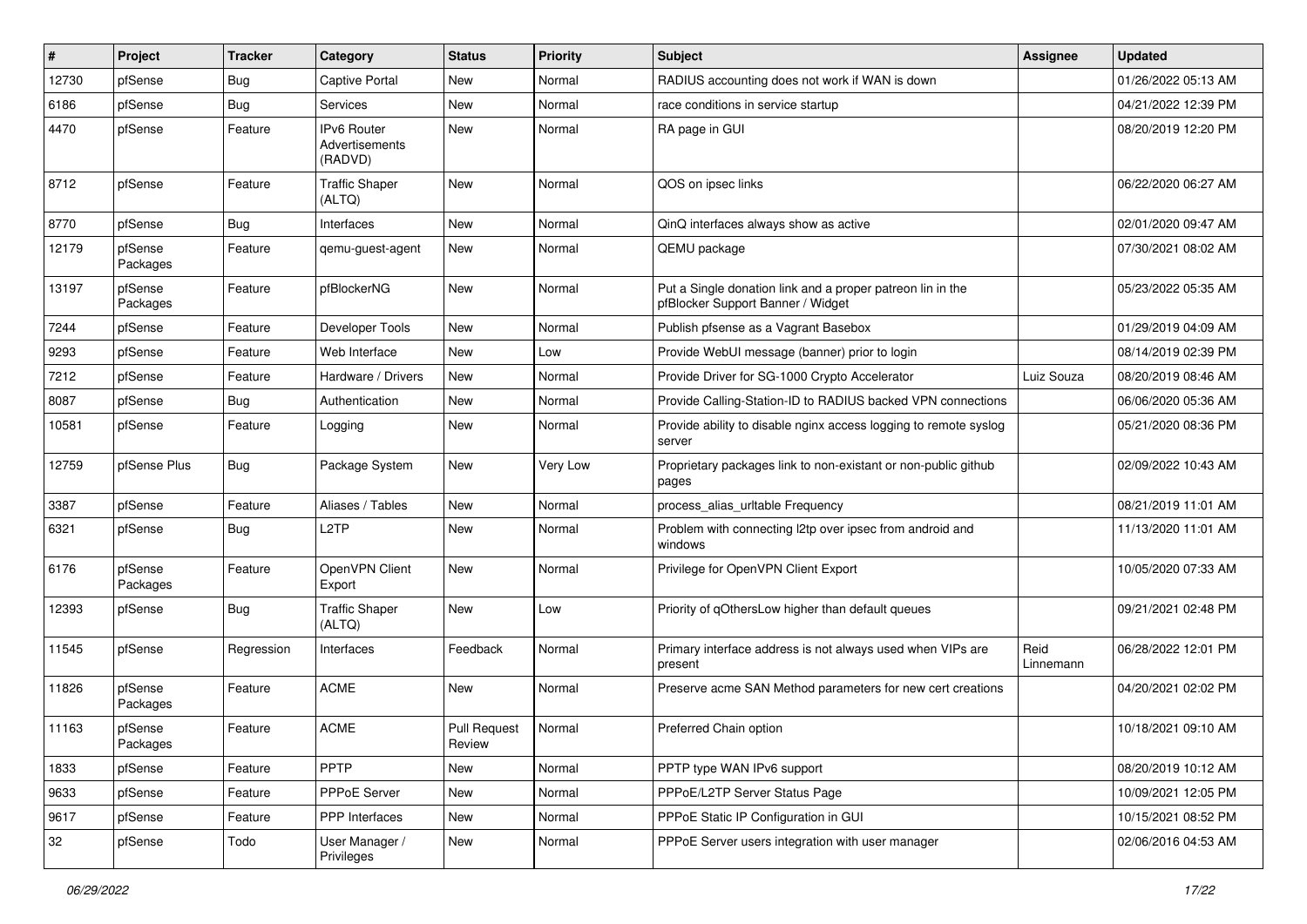| $\sharp$ | Project             | <b>Tracker</b> | Category                            | <b>Status</b> | Priority | <b>Subject</b>                                                                                                                      | <b>Assignee</b> | <b>Updated</b>      |
|----------|---------------------|----------------|-------------------------------------|---------------|----------|-------------------------------------------------------------------------------------------------------------------------------------|-----------------|---------------------|
| 1826     | pfSense             | Feature        | <b>PPPoE Server</b>                 | New           | Normal   | PPPoE server IPv6 support                                                                                                           |                 | 03/25/2022 04:25 PM |
| 12436    | pfSense             | Bug            | <b>PPPoE Server</b>                 | <b>New</b>    | Normal   | Pppoe server config gui does not allow setting of chap<br>authentication, and sets the network start address for allocation<br>to 0 |                 | 10/21/2021 08:15 AM |
| 8078     | pfSense             | Feature        | <b>PPP</b> Interfaces               | <b>New</b>    | Normal   | <b>PPPoE Reconnect Wait Time</b>                                                                                                    |                 | 11/09/2017 05:13 PM |
| 8512     | pfSense             | <b>Bug</b>     | PPP Interfaces                      | New           | Normal   | PPPoE reconnect fails after interface flap                                                                                          |                 | 08/20/2019 10:06 AM |
| 9192     | pfSense             | Bug            | PPP Interfaces                      | New           | Normal   | PPPoE daemon selects wrong interface                                                                                                |                 | 08/20/2019 10:05 AM |
| 895      | pfSense             | Feature        | PPP Interfaces                      | <b>New</b>    | Very Low | PPP subsystem MPPE/MPPC support                                                                                                     |                 | 09/10/2019 04:24 PM |
| 10875    | pfSense             | <b>Bug</b>     | Gateways                            | New           | Normal   | PPP periodic reset does not fully restore gateway group<br>round-robin functionality                                                | Luiz Souza      | 11/05/2020 07:44 AM |
| 13307    | pfSense             | Bug            | PPP Interfaces                      | <b>New</b>    | High     | PPP interface custom reset date/time Hour and Minute fields do<br>not properly handle "0" value                                     |                 | 06/28/2022 12:01 PM |
| 6255     | pfSense             | Bug            | <b>PPP</b> Interfaces               | Confirmed     | Low      | PPP Country/Provider/Plan configuration not saved                                                                                   |                 | 04/25/2016 07:15 PM |
| 10204    | pfSense             | Feature        | Interfaces                          | New           | Low      | Possible clarification of Track IPv6 Interface Subnet ID                                                                            |                 | 01/23/2020 01:04 PM |
| 6207     | pfSense             | Feature        | Rules / NAT                         | New           | Normal   | Please, add "THIS IF broadcast" Macro for use in firewall rules                                                                     |                 | 08/21/2019 11:01 AM |
| 6228     | pfSense             | Feature        | <b>Operating System</b>             | <b>New</b>    | Normal   | Please provide a means for IGMPv3 and MLDv2 support                                                                                 |                 | 05/20/2020 03:21 PM |
| 11827    | pfSense<br>Packages | Feature        | <b>ACME</b>                         | New           | Normal   | Please include acme deploy folder/scripts                                                                                           |                 | 03/06/2022 04:31 AM |
| 7781     | pfSense             | Feature        | Rules / NAT                         | <b>New</b>    | Normal   | Please Enable Rule Separators on Manual Outbound NAT                                                                                |                 | 08/21/2019 09:07 AM |
| 7082     | pfSense             | Bug            | Package System                      | New           | Normal   | pkg edit.php - impossible to use default value with<br>rowhelperfield                                                               |                 | 08/21/2019 09:15 AM |
| 7195     | pfSense             | Bug            | Package System                      | <b>New</b>    | Normal   | pkg_edit.php - < checkenablefields > tag has no effect on fields<br>other than checkbox/input                                       |                 | 08/21/2019 09:15 AM |
| 7531     | pfSense             | Feature        | Package System                      | New           | Low      | pkg behavior when encountering invalid SSL certificate                                                                              |                 | 05/08/2017 06:57 PM |
| 9838     | pfSense             | Feature        | <b>OpenVPN</b>                      | New           | Normal   | PKCS11 support                                                                                                                      |                 | 10/20/2019 02:12 PM |
| 9024     | pfSense             | <b>Bug</b>     | <b>Traffic Shaper</b><br>(Limiters) | Feedback      | Normal   | Ping packet loss under load when using limiters                                                                                     |                 | 05/12/2022 11:55 AM |
| 12907    | pfSense<br>Packages | Bug            | <b>PIMD</b>                         | Feedback      | Normal   | PIMD: Nonexistent interfaces should be hidden/disabled in<br>pimd.conf before bringing up the service                               |                 | 03/07/2022 03:51 PM |
| 12538    | pfSense<br>Packages | Bug            | PIMD                                | New           | Normal   | PIMD sub-interface bug                                                                                                              |                 | 11/20/2021 09:44 PM |
| 10692    | pfSense<br>Packages | <b>Bug</b>     | PIMD                                | Feedback      | Normal   | PIMD starts twice at boot                                                                                                           |                 | 04/21/2022 12:40 PM |
| 12774    | pfSense             | Bug            | Backup / Restore                    | New           | Normal   | Picture widget image is not saved in backup                                                                                         |                 | 04/04/2022 04:48 AM |
| 9353     | pfSense             | <b>Bug</b>     | Dashboard                           | New           | Low      | PHPSession errors from limited access to dashboard and<br>widgets                                                                   |                 | 10/06/2020 09:31 AM |
| 13167    | pfSense             | <b>Bug</b>     | Dynamic DNS                         | New           | Normal   | phpDynDNS: DigitalOcean ddns update fails (bad request,<br>invalid character '-' in request_id)                                     |                 | 06/16/2022 09:30 PM |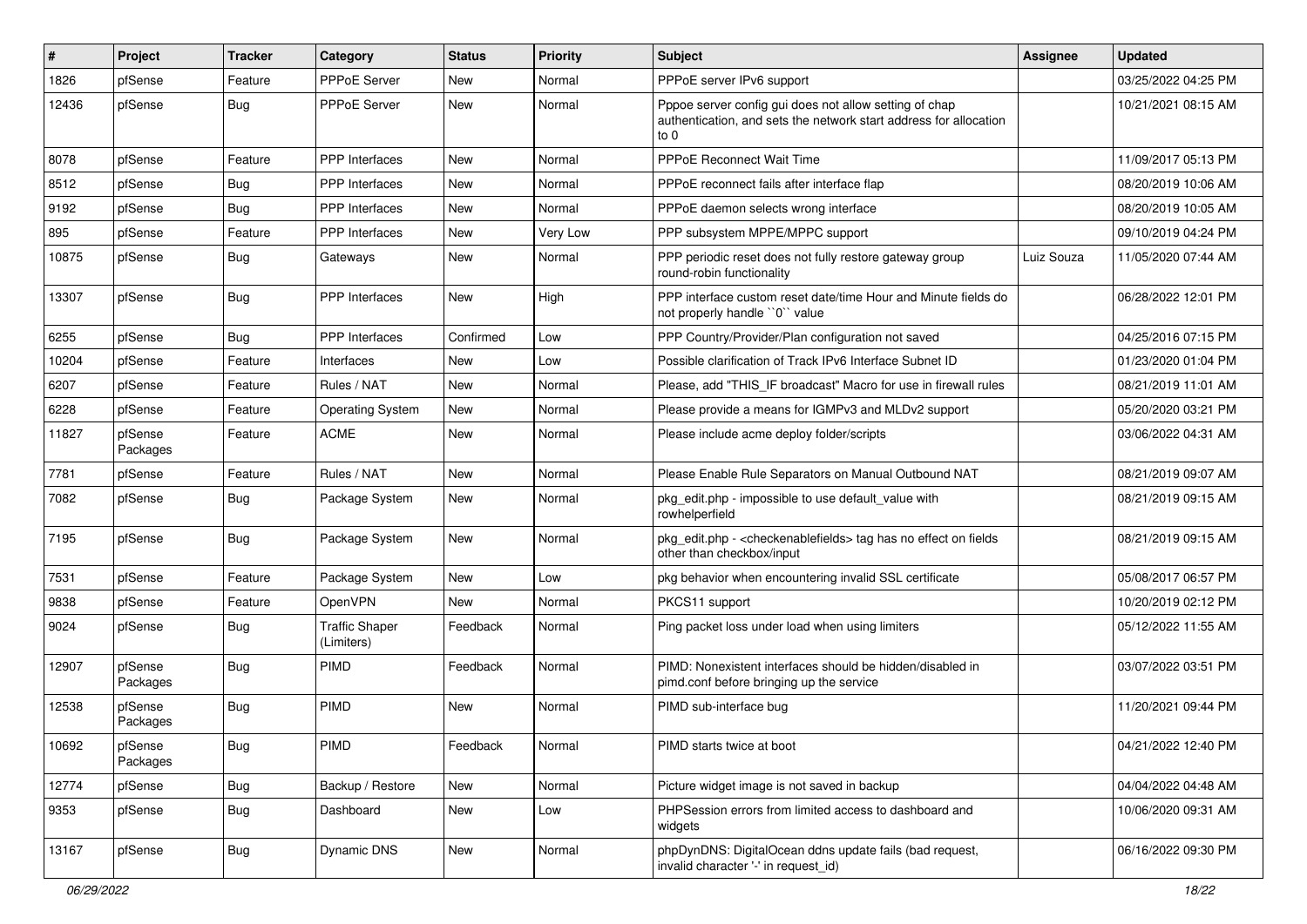| #     | Project             | Tracker    | Category                | <b>Status</b> | <b>Priority</b> | Subject                                                                                         | Assignee      | <b>Updated</b>      |
|-------|---------------------|------------|-------------------------|---------------|-----------------|-------------------------------------------------------------------------------------------------|---------------|---------------------|
| 13317 | pfSense             | <b>Bug</b> | PHP Interpreter         | New           | Normal          | <b>PHP Errors</b>                                                                               |               | 06/29/2022 02:16 AM |
| 11898 | pfSense<br>Packages | Bug        | apcupsd                 | New           | Normal          | PHP error from apcupsd dashboard widget                                                         |               | 05/07/2021 09:12 AM |
| 11430 | pfSense             | <b>Bug</b> | Interfaces              | New           | Normal          | PHP console spam after Assigning Interfaces                                                     |               | 10/09/2021 10:37 AM |
| 12849 | pfSense             | <b>Bug</b> | <b>Operating System</b> | <b>New</b>    | Normal          | pfsync kernel crash on reboot                                                                   | Mateusz Guzik | 02/22/2022 02:02 PM |
| 8100  | pfSense             | <b>Bug</b> | CARP                    | New           | Normal          | pfsync Initially Deletes States on Primary for Connections<br>Established through Secondary     | Luiz Souza    | 02/08/2022 12:59 PM |
| 7430  | pfSense             | <b>Bug</b> | Interfaces              | New           | Normal          | pfsense-utils.inc - where is ipaddr configured() should account<br>for loopback interface       |               | 08/13/2019 03:48 PM |
| 12768 | pfSense             | Feature    | Upgrade                 | <b>New</b>    | Normal          | pfSense-repo: Make sure default config file exists                                              |               | 06/28/2022 12:01 PM |
| 10279 | pfSense<br>Packages | <b>Bug</b> | open-vm-tools           | New           | Normal          | pfSense's OpenVM Tools on ESXi 6.7 no longer provides guest<br>vm functionality                 |               | 03/01/2020 06:07 PM |
| 7138  | pfSense             | <b>Bug</b> | DHCP (IPv6)             | Assigned      | Normal          | Pfsense wide dhcpv6 client doesn't recognise ifid statement                                     |               | 04/21/2022 12:39 PM |
| 8576  | pfSense             | <b>Bug</b> | Rules / NAT             | Feedback      | Low             | pfSense stops passing traffic after some time when using<br>Outbound NAT pool w/ Sticky Address |               | 10/28/2021 01:47 PM |
| 6430  | pfSense             | Bug        | <b>DNS Resolver</b>     | Confirmed     | Low             | pfsense should sanity-check hostnames when copying from<br>dhcpd.leases to /etc/hosts           |               | 08/13/2019 01:23 PM |
| 12888 | pfSense             | <b>Bug</b> | Rules / NAT             | <b>New</b>    | Normal          | pfSense sends un-NATed packets during OpenVPN startup                                           |               | 03/01/2022 03:13 PM |
| 9876  | pfSense             | Feature    | <b>Operating System</b> | New           | Normal          | PFsense on KVM: Web interface hint to disable "Hardware"<br>Checksum Offloading"                |               | 07/03/2020 07:11 AM |
| 4499  | pfSense             | Feature    | <b>LAGG Interfaces</b>  | New           | Normal          | pfSense LAGG interfaces; unable to set speed and duplex for<br>member interfaces.               |               | 08/21/2019 11:16 AM |
| 12828 | pfSense             | <b>Bug</b> | Wireless                | New           | Normal          | pfSense keeps crashing (Fatal trap 12: page fault while in kernel<br>mode)                      |               | 02/21/2022 07:55 AM |
| 7352  | pfSense             | Bug        | Routing                 | New           | Normal          | pfSense IPv6 static route is dumped after a WAN flap                                            |               | 01/20/2022 09:35 AM |
| 12861 | pfSense Docs        | Correction | Hardware                | New           | Normal          | pfSense hardware tuning guide references obsolete interface<br>loader variable & buffer limits  |               | 02/23/2022 05:31 PM |
| 10693 | pfSense<br>Packages | <b>Bug</b> | <b>BIND</b>             | New           | Normal          | pfSense Bind Zone Editor UI does not update zone serial<br>number when a change is made         |               | 09/01/2021 12:51 AM |
| 10760 | pfSense<br>Packages | <b>Bug</b> | <b>BIND</b>             | New           | High            | pfSense BIND 9.14.12 server terminates due to assertion failure                                 |               | 07/11/2020 04:53 PM |
| 11525 | pfSense<br>Packages | <b>Bug</b> | Suricata                | New           | Normal          | pfsense 2.5.0 release version for vlan issue to suricata                                        |               | 11/11/2021 08:16 AM |
| 10671 | pfSense             | <b>Bug</b> | Operating System        | New           | Normal          | pfsense 2.4.5 1 does not boot on Gen2 2012R2 HyperV VM                                          |               | 05/09/2021 06:39 AM |
| 6521  | pfSense<br>Packages | Bug        | squidguard              | New           | Normal          | pfsense 2.3.1 squidguard -> Groups ACL -> Target Rules List<br>missing                          |               | 06/25/2016 10:49 PM |
| 6471  | pfSense<br>Packages | Bug        | squidguard              | New           | Normal          | pfsense 2.3.1 squidguard -> common ACL -> Target Rules List<br>missing                          |               | 06/08/2016 06:22 PM |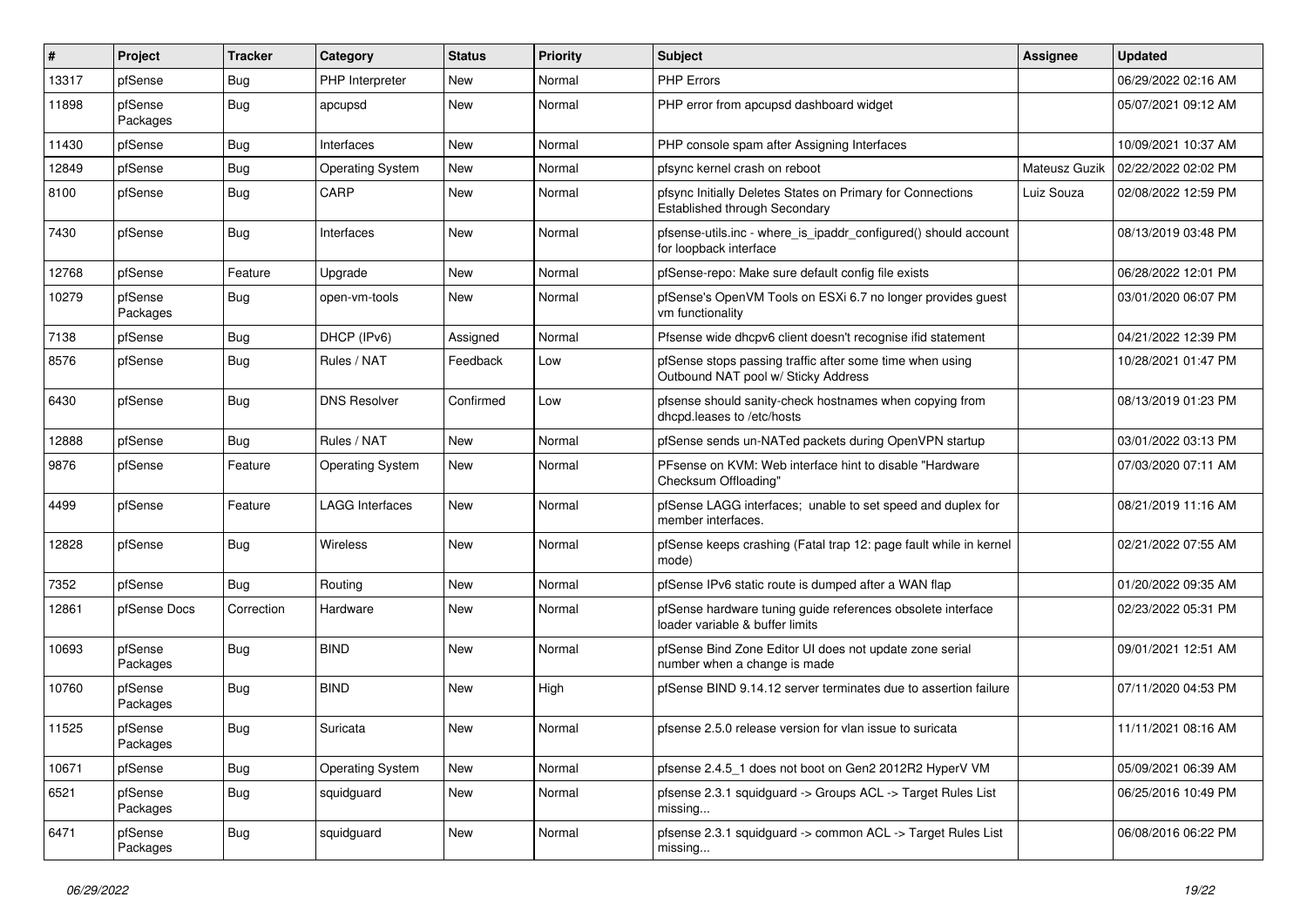| $\#$  | Project             | <b>Tracker</b> | Category    | <b>Status</b> | <b>Priority</b> | Subject                                                                                                                | <b>Assignee</b> | <b>Updated</b>      |
|-------|---------------------|----------------|-------------|---------------|-----------------|------------------------------------------------------------------------------------------------------------------------|-----------------|---------------------|
| 11040 | pfSense<br>Packages | Bug            | pfBlockerNG | New           | Normal          | pfb_filter core faults when clearing firewall log                                                                      |                 | 11/07/2020 01:44 PM |
| 11260 | pfSense<br>Packages | Feature        | pfBlockerNG | <b>New</b>    | Normal          | pfBlockerNG: predefined ASN groups for Google, Facebook,<br>Apple, etc with useful selections                          |                 | 01/18/2021 03:46 PM |
| 10590 | pfSense<br>Packages | Bug            | pfBlockerNG | New           | Normal          | pfBlockerNG: Invalid argument supplied for foreach()                                                                   |                 | 05/26/2020 08:22 AM |
| 10278 | pfSense<br>Packages | <b>Bug</b>     | pfBlockerNG | New           | Normal          | pfBlockerNG: Formatting issue on DNSBL stats page                                                                      |                 | 02/24/2020 01:36 PM |
| 9724  | pfSense<br>Packages | Bug            | pfBlockerNG | New           | High            | pfblockerng-firewall-filter-service-will-not-start                                                                     |                 | 09/05/2019 06:32 AM |
| 10253 | pfSense<br>Packages | Bug            | pfBlockerNG | New           | Normal          | pfblockerng-devel uses user interface for VIP causing issues<br>with other services                                    |                 | 02/11/2020 09:17 AM |
| 12916 | pfSense<br>Packages | <b>Bug</b>     | pfBlockerNG | New           | Normal          | pfBlockerNG-devel cron job does not trigger xmlrpc sync                                                                | Viktor Gurov    | 04/11/2022 12:55 PM |
| 12918 | pfSense<br>Packages | Feature        | pfBlockerNG | New           | Normal          | pfBlockerNG-devel changes from xmlrpc sync do not take effect<br>immediately                                           |                 | 03/07/2022 02:29 PM |
| 10252 | pfSense<br>Packages | Bug            | pfBlockerNG | New           | High            | pfblockerng-devel                                                                                                      |                 | 02/11/2020 05:18 PM |
| 11209 | pfSense<br>Packages | Feature        | pfBlockerNG | New           | Normal          | pfBlockerNG soft blocking                                                                                              |                 | 01/01/2021 02:07 PM |
| 12932 | pfSense<br>Packages | Feature        | pfBlockerNG | New           | High            | pfblockerng per user whitelist                                                                                         |                 | 03/11/2022 11:08 AM |
| 13156 | pfSense<br>Packages | Regression     | pfBlockerNG | New           | Normal          | pfBlockerNG IP block stats do not work                                                                                 |                 | 06/13/2022 08:16 PM |
| 9662  | pfSense<br>Packages | Bug            | pfBlockerNG | New           | Normal          | PfblockerNG do not update after pfsense reboot and wait for<br>next cron task                                          |                 | 08/20/2019 09:00 AM |
| 12330 | pfSense<br>Packages | <b>Bug</b>     | pfBlockerNG | Feedback      | Normal          | pfBlockerNG devel creating invalid NAT rules on boot                                                                   |                 | 04/21/2022 12:40 PM |
| 10164 | pfSense<br>Packages | <b>Bug</b>     | pfBlockerNG | New           | Normal          | pfBlockerNG dashboard widget position is not maintained when<br>updating                                               |                 | 01/06/2020 10:06 AM |
| 11261 | pfSense<br>Packages | Bug            | pfBlockerNG | New           | Normal          | pfBlockerNG ASN numbers in IPv4 (/IPv6) Custom_List<br>generate error(s) "Invalid numeric literal at line 1, column 7" |                 | 01/28/2021 08:34 AM |
| 12706 | pfSense<br>Packages | <b>Bug</b>     | pfBlockerNG | Feedback      | Normal          | pfBlockerNG and unbound does not work after switching /var to<br>RAM disk                                              | Viktor Gurov    | 03/24/2022 10:47 AM |
| 11398 | pfSense<br>Packages | <b>Bug</b>     | pfBlockerNG | New           | Normal          | pfBlocker upgrade hangs forever                                                                                        |                 | 04/21/2022 12:39 PM |
| 13154 | pfSense<br>Packages | <b>Bug</b>     | pfBlockerNG | Confirmed     | Normal          | pfBlocker causing excessive CPU load                                                                                   |                 | 06/28/2022 01:14 PM |
| 11184 | pfSense             | Bug            | FreeBSD     | New           | Normal          | PF: State policy cannot be configurable                                                                                |                 | 02/09/2021 02:43 AM |
| 1683  | pfSense             | Feature        | Rules / NAT | New           | Normal          | PF scrub min-ttl option                                                                                                |                 | 09/23/2020 01:52 AM |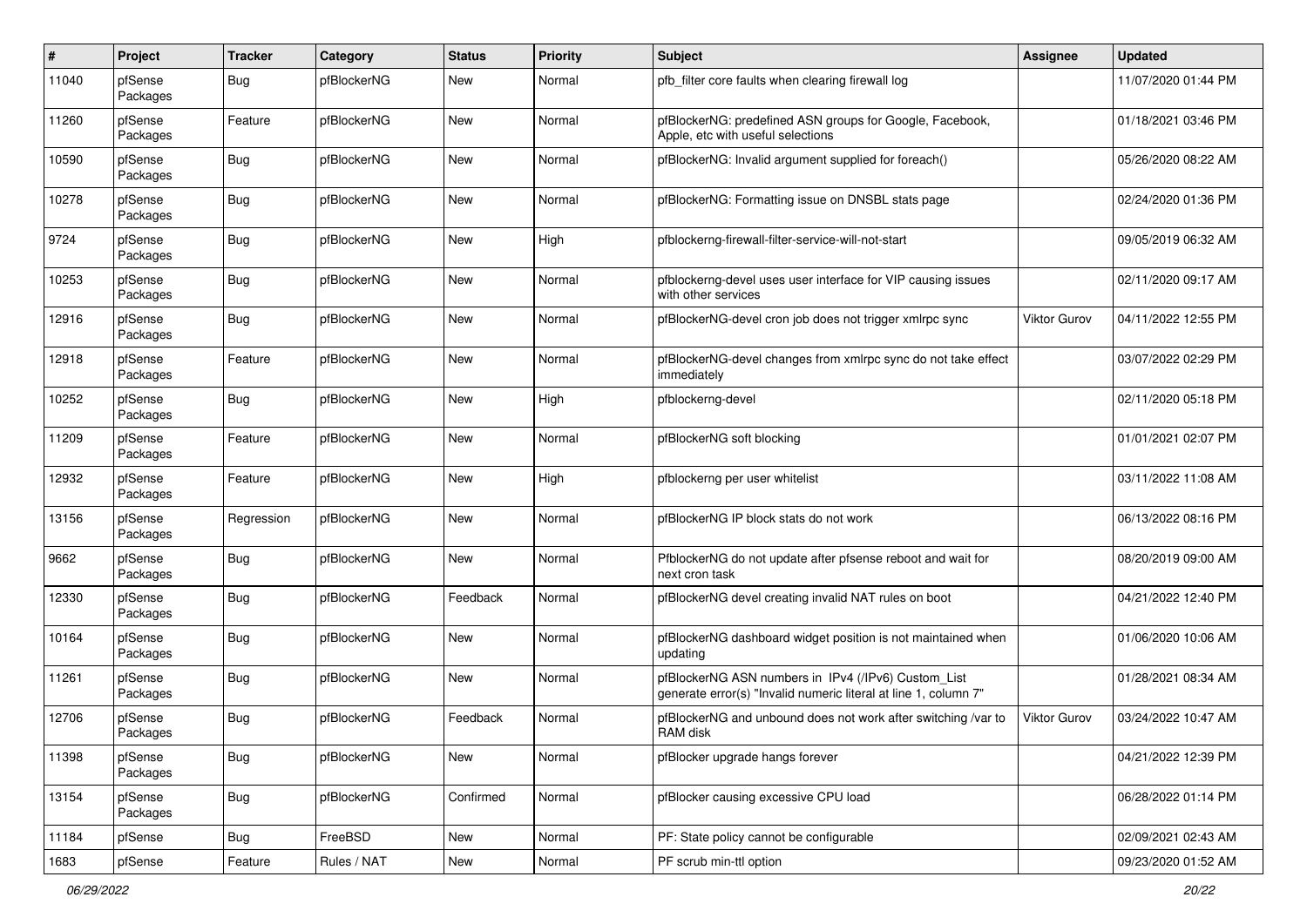| #     | Project             | Tracker    | Category                     | <b>Status</b> | <b>Priority</b> | <b>Subject</b>                                                                                               | <b>Assignee</b>     | <b>Updated</b>      |
|-------|---------------------|------------|------------------------------|---------------|-----------------|--------------------------------------------------------------------------------------------------------------|---------------------|---------------------|
| 5075  | pfSense             | <b>Bug</b> | Rules / NAT                  | Confirmed     | Normal          | pf errors that don't return a line number on first line don't file<br>notice                                 |                     | 09/01/2015 06:42 PM |
| 3943  | pfSense             | Feature    | <b>Operating System</b>      | New           | Low             | pf - divert-reply not implemented (usefull for haproxy)                                                      |                     | 10/16/2014 06:42 PM |
| 12120 | pfSense             | Feature    | <b>DHCP Relay</b>            | New           | Normal          | Permit several sets of destination DHCP servers in DHCP relay                                                |                     | 07/11/2021 05:41 PM |
| 3706  | pfSense             | <b>Bug</b> | User Manager /<br>Privileges | <b>New</b>    | Normal          | Permission order affects default page on limited accounts, but<br>can't reorder                              |                     | 02/06/2016 04:10 AM |
| 10238 | pfSense             | Feature    | Operating System             | New           | Very Low        | Periodic Scrub of ZFS filesystem                                                                             |                     | 12/31/2020 03:02 PM |
| 12122 | pfSense             | <b>Bug</b> | Web Interface                | New           | Normal          | Perform greedy actions asychronously                                                                         |                     | 07/10/2021 01:10 PM |
| 12549 | pfSense             | Regression | <b>IPsec</b>                 | New           | Normal          | Per-user Mobile IPsec settings are not applied to connecting<br>mobile clients                               | Jim Pingle          | 06/28/2022 12:01 PM |
| 1574  | pfSense             | Feature    | User Manager /<br>Privileges | New           | Normal          | Password quality enforcment.                                                                                 |                     | 02/06/2016 04:15 AM |
| 9485  | pfSense             | <b>Bug</b> | User Manager /<br>Privileges | <b>New</b>    | Normal          | password match error on system usermanager causes Group<br>membership to be reset.                           |                     | 04/26/2019 08:52 AM |
| 7365  | pfSense             | Feature    | Logging                      | New           | Low             | Pass firewall/filter rule set through logging for centralized loggers<br>to key on                           |                     | 03/07/2017 10:44 AM |
| 13209 | pfSense<br>Packages | <b>Bug</b> | pfBlockerNG                  | New           | Low             | Parsing Filter log by pfBlockerNG creates IP Block log with<br>Source/Destination mixed up or wrong Direcion | <b>Viktor Gurov</b> | 05/25/2022 03:50 AM |
| 11770 | pfSense Plus        | <b>Bug</b> | Hardware / Drivers           | <b>New</b>    | Normal          | Pantech UML295 USB Modem No Longer Functional                                                                |                     | 04/01/2021 11:28 AM |
| 12740 | pfSense             | <b>Bug</b> | FreeBSD                      | Incomplete    | Normal          | panic: esp input cb: Unexpected address family                                                               |                     | 01/27/2022 01:19 PM |
| 13017 | pfSense             | Feature    | Packet Capture               | New           | Normal          | Packet capture: add preview results while capture is running                                                 |                     | 04/09/2022 11:08 AM |
| 4914  | pfSense             | Feature    | Diagnostics                  | New           | Low             | <b>Packet Capture Settings</b>                                                                               |                     | 08/20/2019 08:51 AM |
| 4456  | pfSense             | Feature    | Diagnostics                  | New           | Normal          | Packet capture additional filtering options                                                                  |                     | 08/20/2019 03:30 PM |
| 11724 | pfSense             | <b>Bug</b> | Package System               | New           | Normal          | Packages unexpectedly removed when changing update<br>branches                                               |                     | 03/29/2021 08:09 AM |
| 5469  | pfSense             | <b>Bug</b> | Package System               | Confirmed     | Low             | package.dtd XSD schema is a piece of pathetic, useless,<br>unmaintained junk                                 |                     | 11/22/2015 06:26 AM |
| 7954  | pfSense<br>Packages | <b>Bug</b> | Squid                        | Confirmed     | Normal          | Package upgrade/reinstall gets stuck on deinstall if the<br>package-provided service is not running          |                     | 10/18/2017 12:04 PM |
| 7521  | pfSense             | Feature    | Package System               | New           | High            | Package Updates via Mirror                                                                                   |                     | 05/04/2017 08:21 PM |
| 12248 | pfSense             | Feature    | Package System               | New           | Low             | Package Update Availability Notification                                                                     |                     | 11/28/2021 10:02 AM |
| 13054 | pfSense             | Feature    | Package System               | New           | Normal          | Package plugin hook for web server configuration stanzas                                                     | Jim Pingle          | 04/12/2022 03:04 PM |
| 10526 | pfSense<br>Packages | <b>Bug</b> | pfBlockerNG                  | New           | Normal          | Package pfBlockerNG Crashes on Alert view                                                                    |                     | 05/04/2020 08:59 AM |
| 6842  | pfSense             | Feature    | Package System               | New           | Low             | Package Manager progress bar should indicate overall progress                                                |                     | 08/21/2019 08:55 AM |
| 9616  | pfSense<br>Packages | Feature    | New Package<br>Request       | New           | Normal          | Package for Docs                                                                                             |                     | 03/26/2020 06:34 AM |